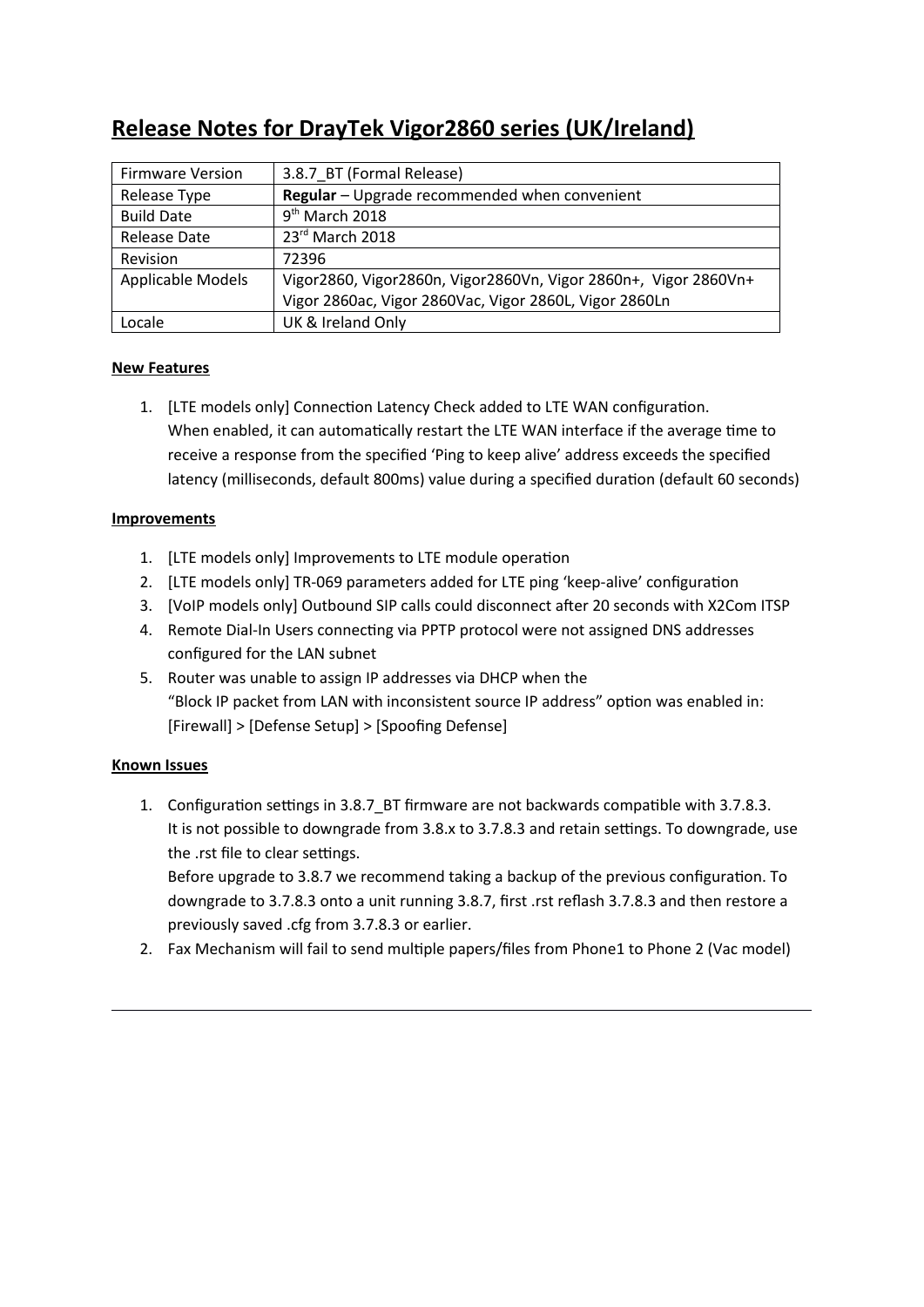## **Modem Codes**

| <b>Download Filename</b> | <b>Firmware Filename</b> | <b>Modem Code</b> |             | G.INP | <b>Vector</b> |
|--------------------------|--------------------------|-------------------|-------------|-------|---------------|
|                          |                          | <b>VDSL</b>       | <b>ADSL</b> |       |               |
| $v2860$ 387 vector1.zip  | v2860 387 567517.all     | 567517            | 562301      |       | $\bullet$     |
| $v2860$ 387 vector2.zip  | v2860 387 574307.all     | 574307            | 571801      |       | $\bullet$     |
| $v2860$ 387 vector3.zip  | v2860 387 576D17.all     | 576D17            | 572801      |       | $\bullet$     |
| $v2860$ 387 vector4.zip  | v2860 387 579F17.all     | 579F17            | 573F01      |       | $\bullet$     |
| v2860 387 nonvector.zip  | v2860 387 548006.all     | 548006            | 544401      |       |               |
| v2860 387 BT.zip         | v2860 387BT 576D17.all   | 576D17            | 572801      |       |               |

There are six frmware variants available for download.

We recommend using firmware "v2860\_387BT\_576D17.all" unless you have specific line issues.

G.INP: G.998.4 TX and RX retransmission support

Vector: G.993.5 Vectoring support. If your line does not support vectoring then the modem code will operate without.

## **Firmware File Types**

The ZIP file contains the firmware with two different file extensions, .ALL and .RST. The firmware is identical but the RST file contains factory default settings. If you install the ALL file, your router will retain all existing settings. If you use the RST file, all settings will be wiped from your router.

#### **Upgrade Instructions**

It is recommended that you take a configuration backup prior to upgrading the frmware. This can be done from the router's system maintenance menu.

To upgrade firmware, select 'firmware upgrade' from the router's system maintenance menu and select the correct file. Ensure that you select the ALL file unless you want to wipe out your router's settings back to factory default.

**Firewall System Maintenance System Status Login Page Greeting Configuration Backup Firmware Upgrade Modem Code Upgrade Activation** 

#### **Manual Upgrade**

If you cannot access the router's menu, you can put the router into 'TFTP' mode by holding the RESET whilst turning the unit on and then use the Firmware Utility. That will enable TFTP mode. TFTP mode is indicated by all LEDs flashing. This mode will also be automatically enabled by the router if there is a firmware/settings abnormality. Upgrading from the web interface is easier and recommended – this manual mode is only needed if the web interface is inaccessible.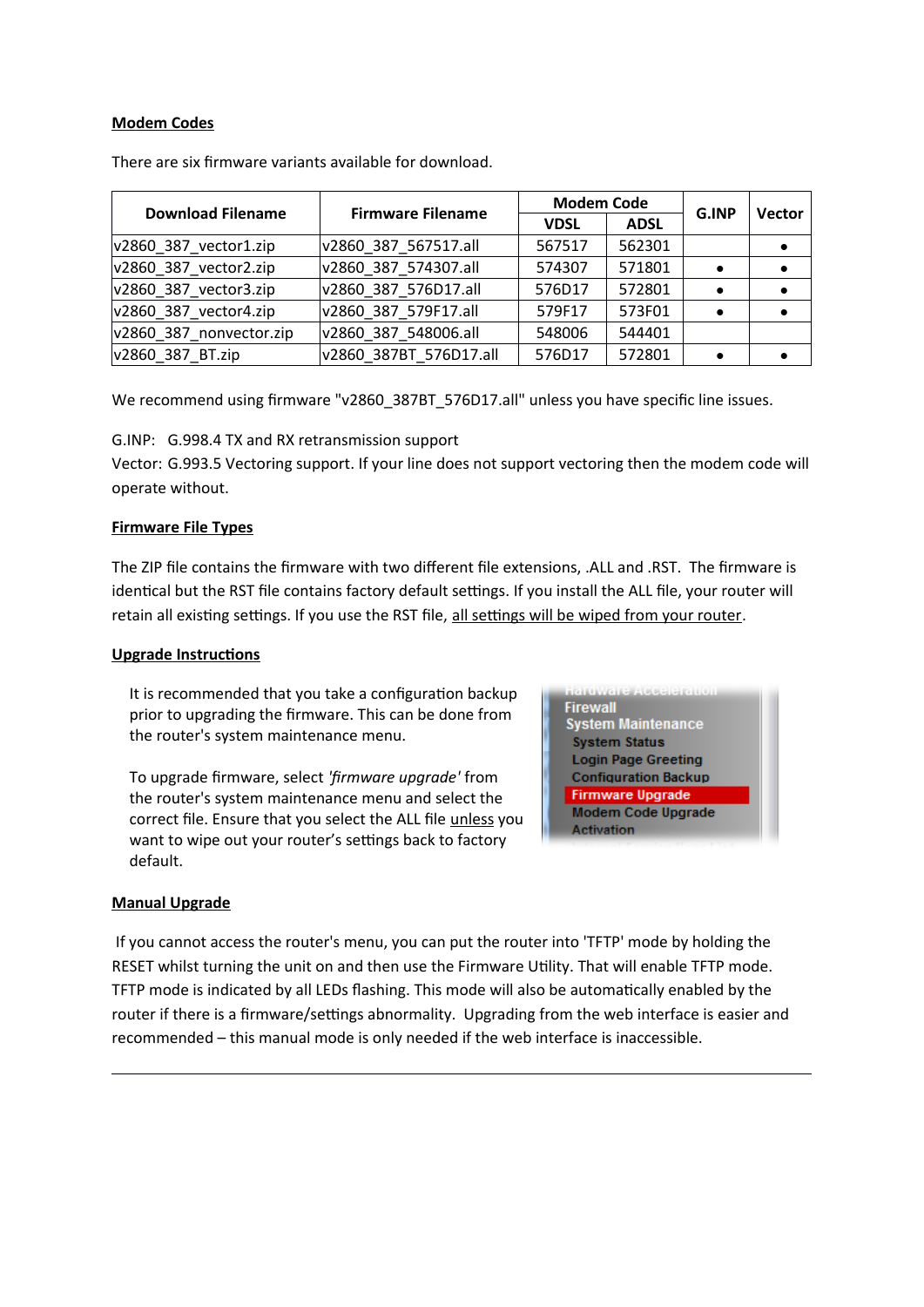| <b>Firmware Version</b> | 3.8.6_BT (Formal Release)                                       |
|-------------------------|-----------------------------------------------------------------|
| Release Type            | Regular - Upgrade recommended when convenient                   |
| <b>Build Date</b>       | 19 <sup>th</sup> December 2017                                  |
| <b>Release Date</b>     | 8 <sup>th</sup> January 2018                                    |
| Revision                | 70673                                                           |
| Applicable Models       | Vigor2860, Vigor2860n, Vigor2860Vn, Vigor 2860n+, Vigor 2860Vn+ |
|                         | Vigor 2860ac, Vigor 2860Vac, Vigor 2860L, Vigor 2860Ln          |
| Locale                  | UK & Ireland Only                                               |

- 1. DrayDDNS (DrayTek Dynamic DNS) support added in [Applicatons] > [Dynamic DNS]
- 2. Added Users Information section to Hotspot Web Portal (requires USB storage to operate) to store details of users that have connected through the Hotspot Web Portal
- 3. Support for mOTP and 2FA (two factor authentication) via e-mail/SMS added for remote management in [System Maintenance] > [Administrator Password]
- 4. Added Bandwidth Utilisation Notification Settings to [System Maintenance] > [TR-069] to give more detailed bandwidth usage information to VigorACS
- 5. Anti-Spoofing Defence settings for IP and ARP spoofing added to [Firewall] > [Defence Setup]
- 6. ISO 3166 Country objects added to [Objects Setting] menu for use with Route Policy to determine outbound connection used for IPs within a country's IP range
- 7. Wireless Pre-Shared Key can now be viewed when logged into the router's admin account. Click on the "\*\*\*\*" text to reveal the password currently in use
- 8. LAN ports, Wireless LAN button and Factory Reset button can now be enabled or disabled from [System Maintenance] > [Panel Control]
- 9. Dashboard layout can be confgured from [System Maintenance] > [Dashboard Control]

- 1. Access List for remote management now supports up to 10 entries as IP objects. Existing Access List IPs configured in [System Maintenance] > [Management] will be converted to IP Object numbers 190, 191 and 192
- 2. DoS Defence moved to [Firewall] > [Defence Setup]
- 3. Switch Management now supports management of the VigorSwitch P1280
- 4. Mail Alert notifications for WAN Reconnection now include the WAN IP
- 5. Web Syslog in [Diagnostics] > [Syslog Explorer] can now be used when "Syslog Server" is not enabled or confgured in [System Maintenance] > [Syslog / Mail Alert]
- 6. Improved handling of VPN tunnels from LAN clients to a remote VPN server when the router's Firewall is confgured to block incoming packets
- 7. RIP entries in the routing table received across the LAN and associated with a WAN interface were cleared from the routing table after 3 minutes when the WAN interface was disconnected
- 8. Improved DNS caching behaviour with Web Content Filtering and DNS Filtering enabled
- 9. User Management could not authenticate users with RADIUS when the RADIUS server was accessed through a VPN tunnel
- 10. Improved LDAP server interoperability when authenticating L2TP with IPsec connections
- 11. The router's Dynamic DNS could not update a UBLink (ubddns.org) dynamic DNS address
- 12. Central AP Management could not query AP status correctly with management VLAN tag configured
- 13. [LTE models only] An LTE WAN with an active VPN connection could drop the LTE WAN interface after 5 hours due to inactivity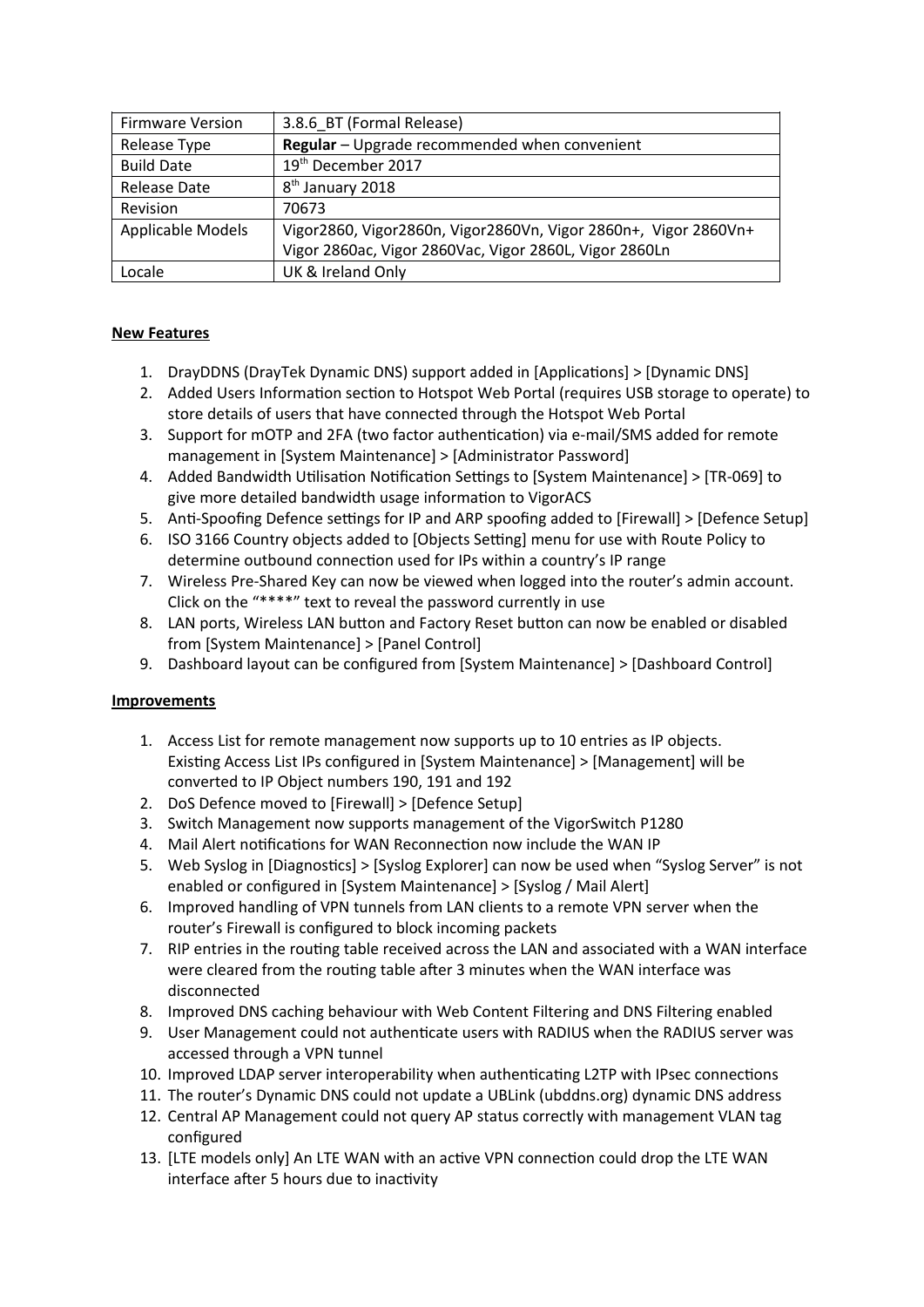| <b>Firmware Version</b> | 3.8.5.3 BT (Formal Release)                                     |
|-------------------------|-----------------------------------------------------------------|
| Release Type            | Regular - Upgrade recommended when convenient                   |
| <b>Build Date</b>       | 13 <sup>th</sup> December 2017                                  |
| <b>Release Date</b>     | $2nd$ January 2018                                              |
| Revision                | 70566                                                           |
| Applicable Models       | Vigor2860, Vigor2860n, Vigor2860Vn, Vigor 2860n+, Vigor 2860Vn+ |
|                         | Vigor 2860ac, Vigor 2860Vac, Vigor 2860L, Vigor 2860Ln          |
| Locale                  | UK & Ireland Only                                               |

1. EAPOL Key Retry Enable/Disable setting added to [Wireless LAN (2.4GHz/5GHz)] > [Security] Disabling this setting can prevent WPA2 Key Reinstallation Attack (KRACK) attack vectors, for more details please read this security advisory: https://www.draytek.co.uk/information/our-technology/wpa2-krack-vulnerability (EAPOL Key Retry is set to Enabled by default and in previous firmware)

## **Improvements**

- 1. The Strict Bind setting in [LAN] > [Bind IP to MAC] can now be applied only to selected LAN subnets / VLANs instead of all LAN interfaces when enabled
- 2. Bandwidth Limit was not applied correctly for connections made through a LAN to LAN VPN tunnel
- 3. Firmware could only be upgraded through Firmware Upgrade Utlity 3.6.6 when router was manually put into TFTP mode
- 4. Enabling WAN Budget for WAN3 / WAN4 would disable Hardware Acceleration for WAN1 / WAN2

# **Known Issues**

1. Configuration settings in 3.8.5.3\_BT firmware are not backwards compatible with 3.7.8.3. It is not possible to downgrade from 3.8.x to 3.7.8.3 and retain settings. To downgrade, use the .rst file to clear settings.

Before upgrade to 3.8.5.3 we recommend taking a backup of the previous confguraton. To downgrade to 3.7.8.3 onto a unit running 3.8.5.3, first .rst reflash 3.7.8.3 and then restore a previously saved .cfg from 3.7.8.3 or earlier.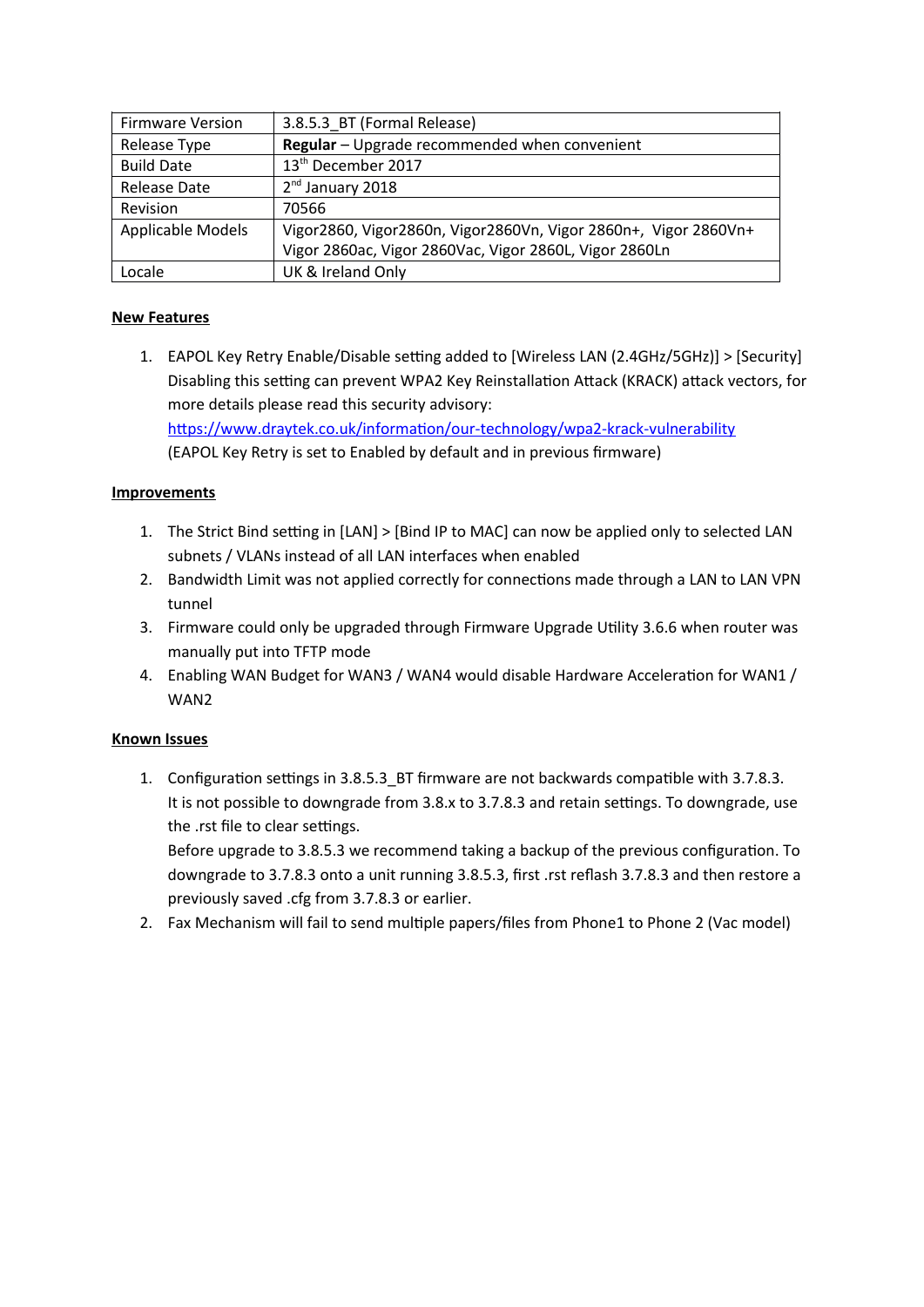| <b>Firmware Version</b> | 3.8.5.1 BT (Formal Release)                                     |
|-------------------------|-----------------------------------------------------------------|
| Release Type            | Regular - Upgrade recommended when convenient                   |
| <b>Build Date</b>       | 3rd November 2017                                               |
| <b>Release Date</b>     | 10 <sup>th</sup> November 2017                                  |
| Revision                | 69690                                                           |
| Applicable Models       | Vigor2860, Vigor2860n, Vigor2860Vn, Vigor 2860n+, Vigor 2860Vn+ |
|                         | Vigor 2860ac, Vigor 2860Vac, Vigor 2860L, Vigor 2860Ln          |
| Locale                  | UK & Ireland Only                                               |

1. Hotspot Web Portal now supports Whitelist to allow specified hostnames, traffic types and local IP addresses through to the Internet without authenticating through the router's Hotspot Web Portal page

# **Improvements**

- 1. Improvements to Wireless WAN (WAN2) mode WPA2 security to protect against WPA2 Key Reinstallation Attack (KRACK), for more details please read this security advisory: https://www.draytek.co.uk/information/our-technology/wpa2-krack-vulnerability
- 2. LAN Access Control improvements to translate settings from 3.8.4.6 and earlier firmware to the options now available, such as limiting management from all LAN interfaces
- 3. Warning message added to LAN Access Control configuration
- 4. Resolved issue with Hotspot Web Portal from 3.8.5 firmware that could corrupt text labels and HTML of items displayed in the portal

# **Known Issues**

1. Configuration settings in 3.8.5.1\_BT firmware are not backwards compatible with 3.7.8.3. It is not possible to downgrade from 3.8.x to 3.7.8.3 and retain settings. To downgrade, use the .rst file to clear settings.

Before upgrade to 3.8.5.1 we recommend taking a backup of the previous confguraton. To downgrade to 3.7.8.3 onto a unit running 3.8.5.1, first .rst reflash 3.7.8.3 and then restore a previously saved .cfg from 3.7.8.3 or earlier.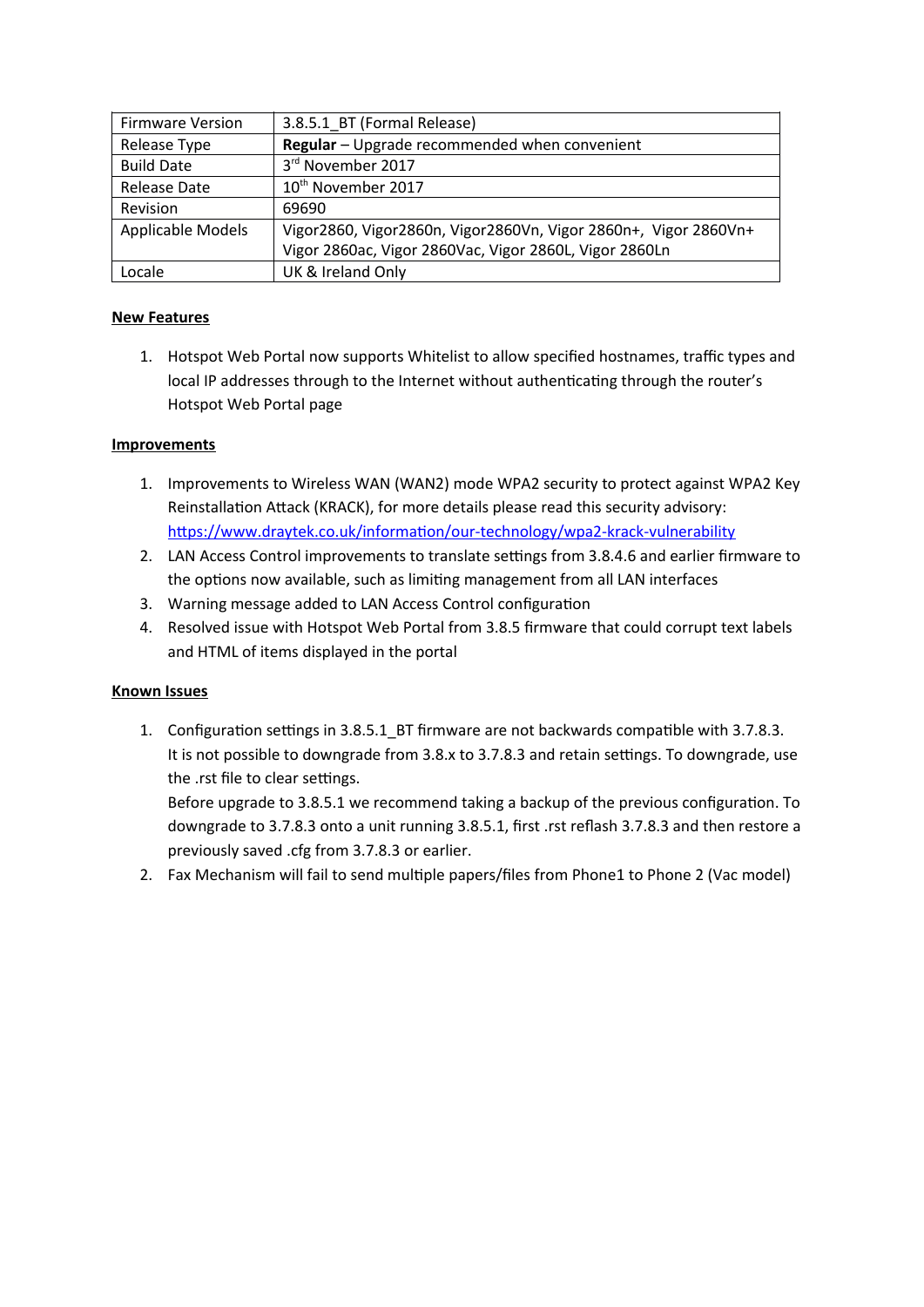| <b>Firmware Version</b> | 3.8.5 BT (Formal Release)                                       |
|-------------------------|-----------------------------------------------------------------|
| Release Type            | Regular - Upgrade recommended when convenient                   |
| <b>Build Date</b>       | 11 <sup>th</sup> August 2017                                    |
| <b>Release Date</b>     | 13 <sup>th</sup> September 2017                                 |
| Revision                | 67792                                                           |
| Applicable Models       | Vigor2860, Vigor2860n, Vigor2860Vn, Vigor 2860n+, Vigor 2860Vn+ |
|                         | Vigor 2860ac, Vigor 2860Vac, Vigor 2860L, Vigor 2860Ln          |
| Locale                  | UK & Ireland Only                                               |

- 1. Support for IPsec IKEv2 for LAN to LAN tunnels and Remote Dial-in User VPN clients that support Pre-Shared-Key authentication
- 2. Added [NAT] > [ALG] menu to configure the router's SIP & RTSP ALG (Application Layer Gateway) functionality
- 3. [Wireless LAN] > [Roaming] has new Router-assisted Client Roaming optons to disassociate clients based on RSSI (recommended) or data rate, compatible with VigorAP AP-Assisted Mobility: https://www.draytek.co.uk/information/our-technology/wireless-optimisation#ap[assisted-mobility](https://www.draytek.co.uk/information/our-technology/wireless-optimisation#ap-assisted-mobility)
- 4. Supported LAN subnet size increased to 1023 IP addresses per subnet (/22)
- 5. DNS Filter Local Setting, which performs content filtering on DNS queries to the router's IP address, now supports a whitelist / blacklist of IP addresses/IP groups to control access to the router's DNS server
- 6. Auto backup router configuration to USB Storage either periodically or upon setting change
- 7. Schedule entries can now operate on a set date each month, or daily cycle (max 30 days)
- 8. Automatic monthly reset of User Profile time/data quotas (with monthly schedule entry)
- 9. Load-Balance/Route Policy rules can now specify Source IP and/or Destination IP with IP Objects & IP Groups
- 10. Send debug log via email, confgured from [System Maintenance] > [Syslog / Mail Alert]
- 11. Virtual WANs configured in [WAN] > [Multi-PVC\VLAN] can now bridge to a WLAN SSID
- 12. Switch Management now supports Alert & Log, which stores and notifies of events such as port disconnections for connected VigorSwitches
- 13. LAN Access Control can now disable management interface(s) for LAN1
- 14. Certificate import can now be performed via CLI using "mngt cert\_import" command via URL

- 1. Forward packets from WAN to VPN tunnel (single-arm VPN)
- 2. Default Protocol for NAT Port Redirection entries is now "TCP/UDP"
- 3. Resolved an issue with QoS operaton when Bandwidth Limit is also enabled
- 4. When the router was confgured with an external RADIUS server for authentcaton and Remote Dial-In VPN user accounts configured, authenticating with a user account configured on the router would log an authentication error with the RADIUS server
- 5. Resolved an issue with manually configured ARP entries which could be cleared from the router's ARP table after 3 minutes
- 6. [External Devices] "On Line" link now supports non-standard management ports
- 7. L2TP over IPsec VPN performance was reduced while DoS Defence was enabled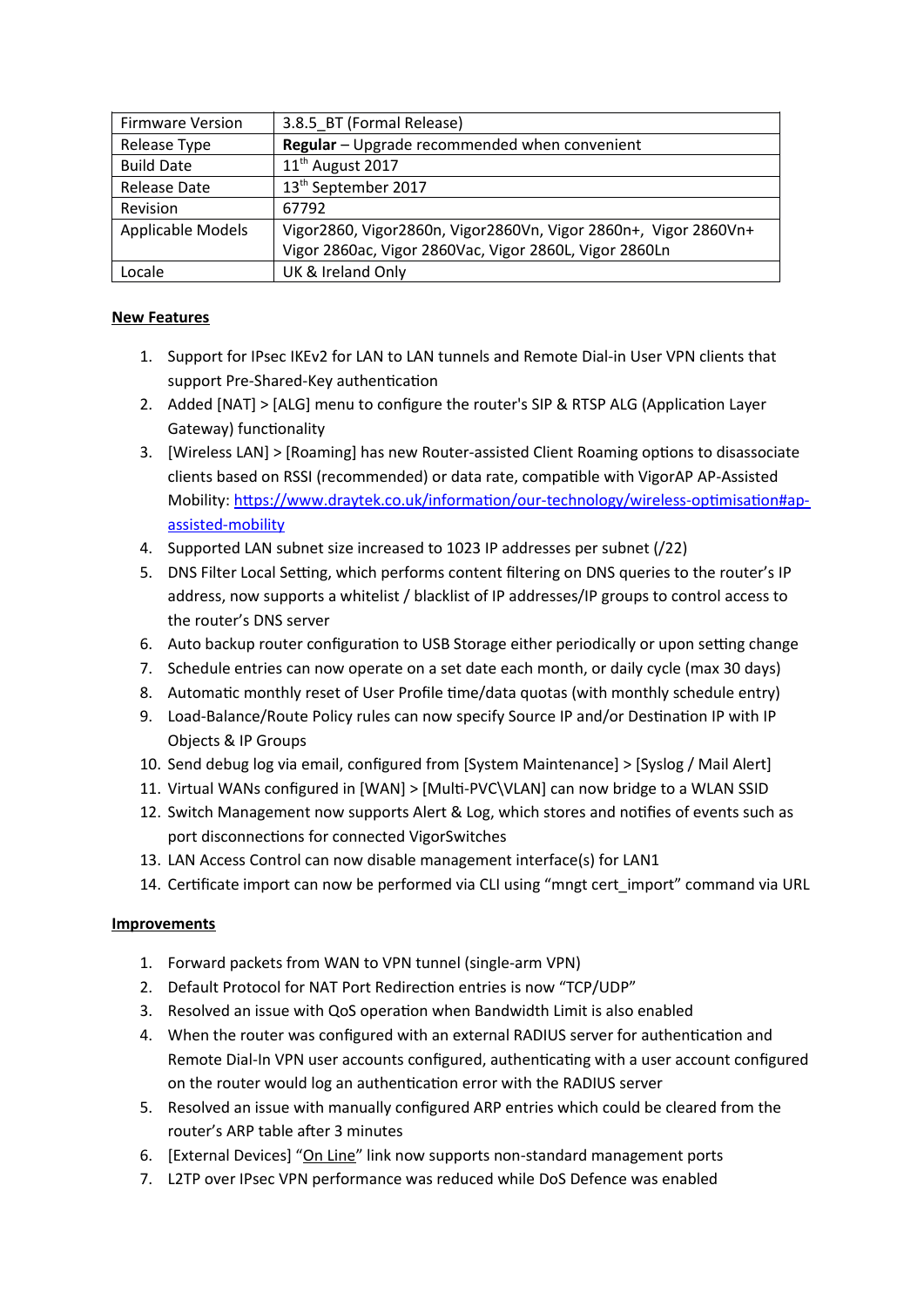- 8. [Diagnostics] > [DoS Flood Table] can now specify IP addresses to whitelist / blacklist
- 9. DHCP Offer packets are no longer detected as a Trace Route attack in DoS Defense
- 10. Improved interoperability with Broadsoft ITSP when using SIP ALG
- 11. Resolved RTSP SSRC value calculation issue
- 12. Resolved an issue that could stop DrayTek Syslog utlity collectng informaton via Telnet
- 13. Conditonal DNS Forwarding was unable to forward to a DNS server located on the LAN
- 14. Improved compatibility / display of Hotspot Web Portal content with Safari web browser
- 15. When creating a Root CA Certificate, the Start Date would be 1 day after the time of creation
- 16. Improved FTP server to prevent FTP bounce scanning
- 17. Local IP(s) configured for NAT DMZ Host using a WAN IP Alias address could not be accessed from the LAN
- 18. Configuring a Route Policy for a Local IP to use a WAN IP Alias address outbound resulted in loss of access to the Local IP from the LAN

#### **Known Issues**

- 1. Configuration issues with Hotspot Web Portal. Do not upgrade to this firmware version if using Hotspot Web Portal, doing so may result in corruption of text / HTML displayed by the web portal. This will be corrected in the next firmware release
- 2. Upgrading a unit which has "Allow Management from LAN" DISABLED as shown in the screenshot, will result in the router's management interface(s) not responding on LAN1 after the upgrade. To avoid this, we recommend enabling "Allow management from LAN" before upgrading the router's firmware to 3.8.5. After upgrade the setting can be set as required and can also be applied to LAN1



In the event that access to management is unavailable on LAN1, either change the LAN Access Control confguraton by managing from the Internet, or downgrade to the previous frmware version with the DrayTek Firmware Upgrade utlity to regain access via LAN1.

3. Configuration settings in 3.8.5\_BT firmware are not backwards compatible with 3.7.8.3. It is not possible to downgrade from 3.8.x to 3.7.8.3 and retain settings. To downgrade, use the .rst file to clear settings. Before upgrade to 3.8.5 we recommend taking a backup of the previous confguraton. To

downgrade to 3.7.8.3 onto a unit running 3.8.5, first .rst reflash 3.7.8.3 and then restore a previously saved .cfg from 3.7.8.3 or earlier.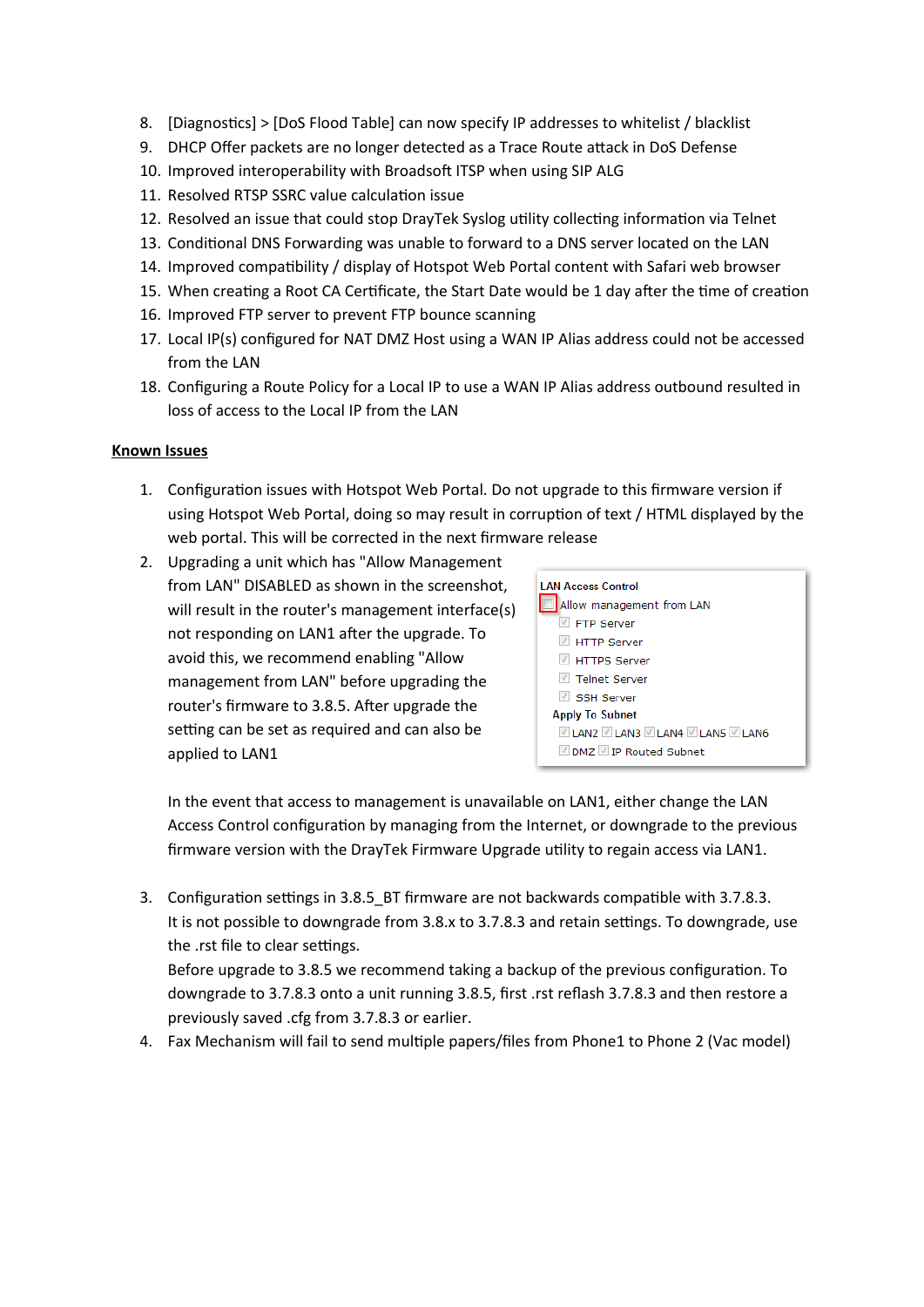| <b>Firmware Version</b> | 3.8.4.6 BT (Formal Release)                                     |
|-------------------------|-----------------------------------------------------------------|
| Release Type            | Regular - Upgrade recommended when convenient                   |
| <b>Build Date</b>       | 4 <sup>th</sup> July 2017                                       |
| <b>Release Date</b>     | 25 <sup>th</sup> July 2017                                      |
| Revision                | 66657                                                           |
| Applicable Models       | Vigor2860, Vigor2860n, Vigor2860Vn, Vigor 2860n+, Vigor 2860Vn+ |
|                         | Vigor 2860ac, Vigor 2860Vac, Vigor 2860L, Vigor 2860Ln          |
| Locale                  | UK & Ireland Only                                               |

1. Support for BGP (Border Gateway Protocol)

## **Improvements**

- 1. Resolved a delay in reconnecting PPPoE/PPPoA on WAN1 after disconnecting due to an LCP Terminate request
- 2. IPsec traffic was not passed correctly to a VPN server connected to a Vigor 2860's Routed Subnet
- 3. Dynamic DNS could not update correctly across a 3G/4G WAN connection using PPP mode

## **Known Issues**

1. Configuration settings in 3.8.4.6BT firmware are not backwards compatible with 3.7.8.3. It is not possible to downgrade from 3.8.x to 3.7.8.3 and retain settings. To downgrade, use the .rst file to clear settings.

Before upgrade to 3.8.4.6BT we recommend taking a backup of the previous confguraton. To downgrade to 3.7.8.3 onto a unit running 3.8.4.6BT, first .rst reflash 3.7.8.3 and then restore a previously saved .cfg from 3.7.8.3 or earlier.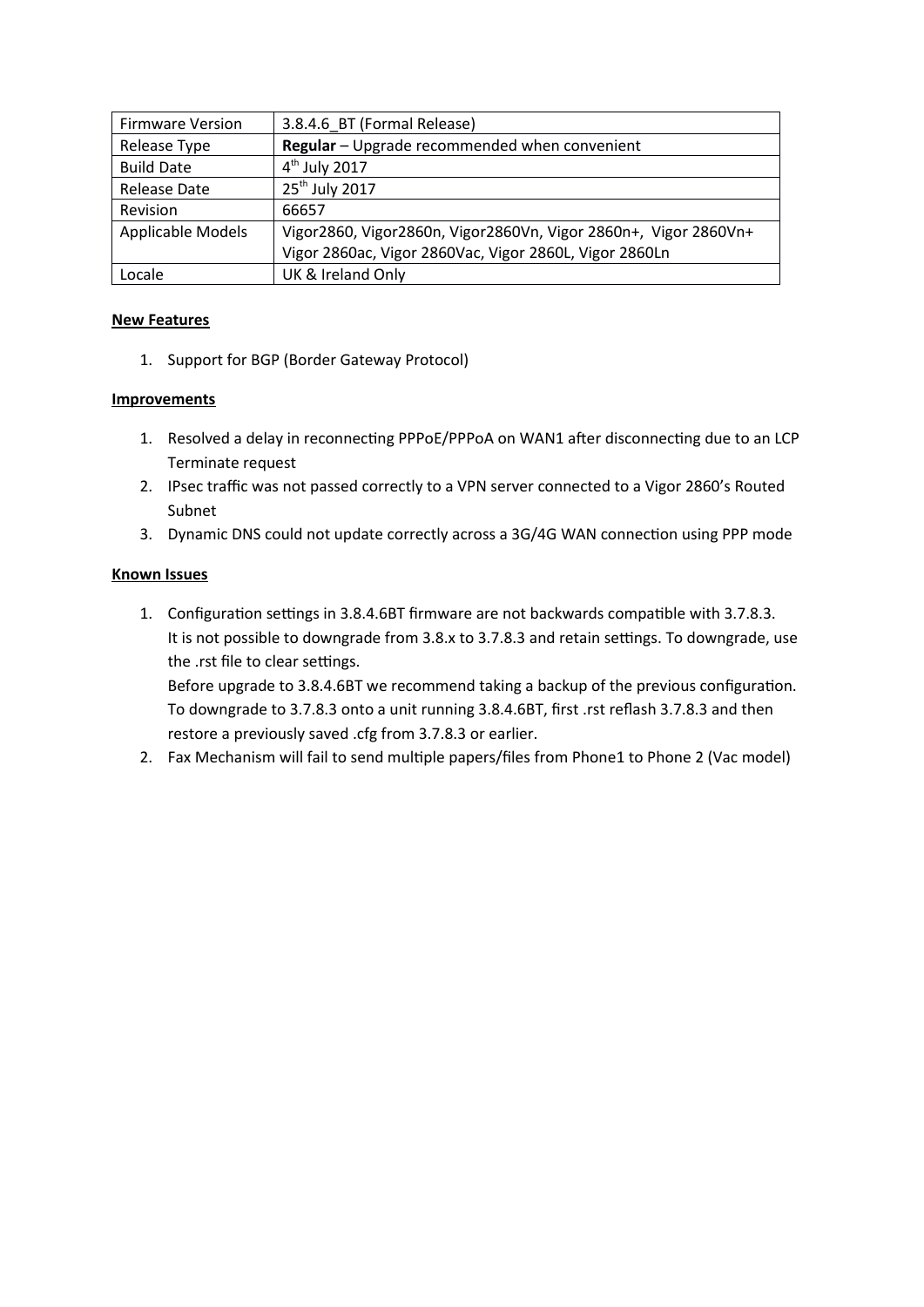| <b>Firmware Version</b> | 3.8.4.5 BT (Formal Release)                                     |
|-------------------------|-----------------------------------------------------------------|
| Release Type            | Regular - Upgrade recommended when convenient                   |
| <b>Build Date</b>       | 12 <sup>th</sup> May 2017                                       |
| <b>Release Date</b>     | $2nd$ June 2017                                                 |
| Revision                | 65131                                                           |
| Applicable Models       | Vigor2860, Vigor2860n, Vigor2860Vn, Vigor 2860n+, Vigor 2860Vn+ |
|                         | Vigor 2860ac, Vigor 2860Vac, Vigor 2860L, Vigor 2860Ln          |
| Locale                  | UK & Ireland Only                                               |

1. Support for extra TR-069 parameters

## **Improvements**

- 1. Resolved an issue with sending Syslog to a hostname instead of an IP address
- 2. Resolved an issue with sending SMB (Samba, Windows Networking) traffic through PPTP / L2TP VPN tunnels
- 3. IP Filter rules with a direction of "LAN/RT/VPN->LAN/RT/VPN" were not filtering correctly
- 4. Improved handling of DNSSEC
- 5. [Wireless LAN (2.4GHZ)] could not set the "Isolate VPN" option
- 6. TR-069 (UDP 8069) Internet access control now controlled by Access List
- 7. LAN DNS is no longer case sensitve
- 8. Syslog data would not save to USB disk correctly
- 9. Resolved an issue with NAT loopback when forwarding to WAN IP Alias addresses
- 10. DHCP Relay is now supported for Remote Dial-In User VPN connections

# **Known Issues**

1. Configuration settings in 3.8.4.5BT firmware are not backwards compatible with 3.7.8.3. It is not possible to downgrade from 3.8.x to 3.7.8.3 and retain settings. To downgrade, use the .rst file to clear settings.

Before upgrade to 3.8.4.5BT we recommend taking a backup of the previous confguraton. To downgrade to 3.7.8.3 onto a unit running 3.8.4.5BT, first .rst reflash 3.7.8.3 and then restore a previously saved .cfg from 3.7.8.3 or earlier.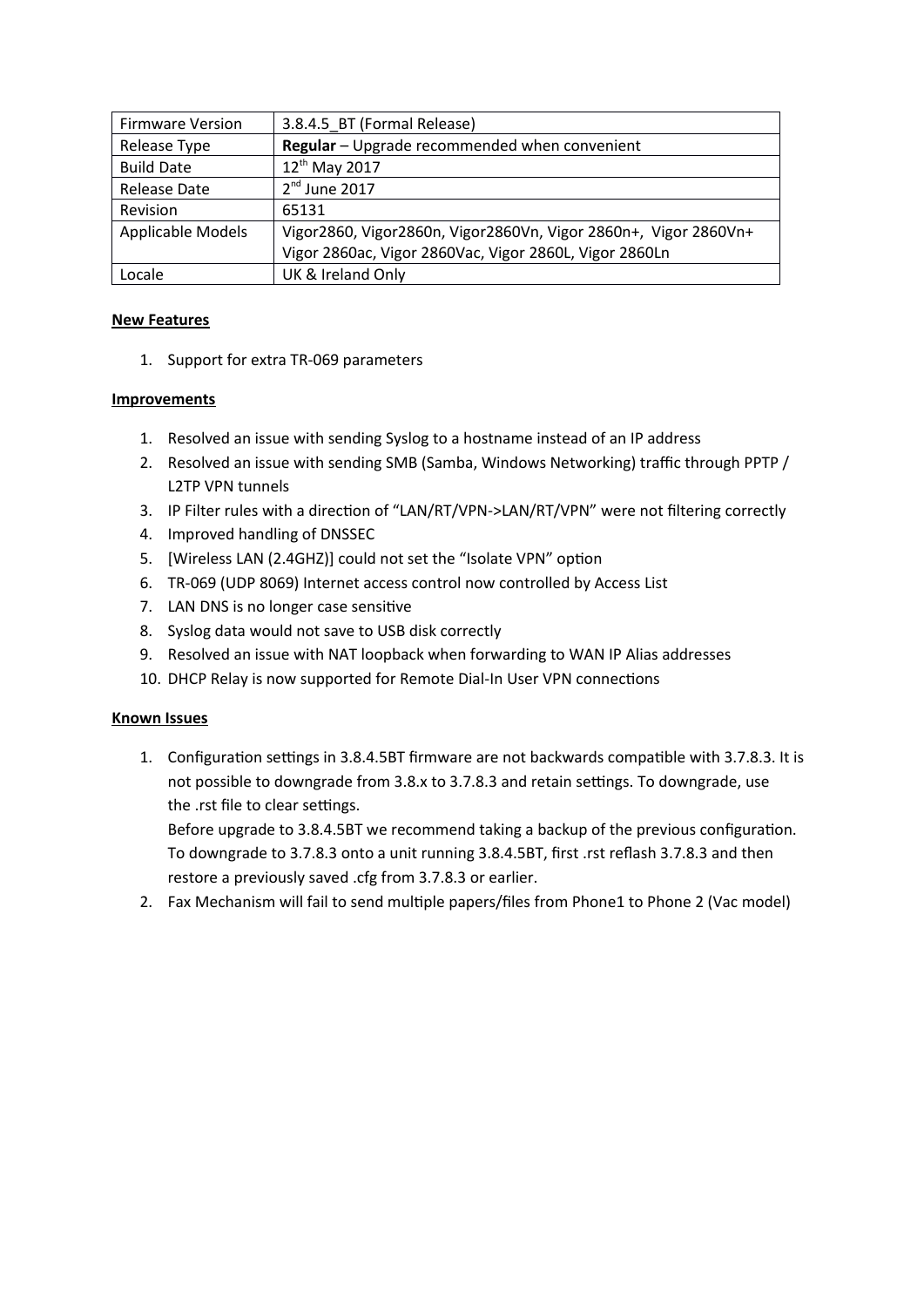| <b>Firmware Version</b> | 3.8.4.4 BT (Formal Release)                                            |
|-------------------------|------------------------------------------------------------------------|
| Release Type            | Regular - Upgrade recommended when convenient                          |
|                         | Note: A previous firmware (3.8.4.2BT) was a critical release. This f/w |
|                         | includes all changes/improvements that were in 3.8.4.2BT.              |
| <b>Build Date</b>       | 17 <sup>th</sup> February 2017                                         |
| Release Date            | 23rd March 2017                                                        |
| Revision                | 62655                                                                  |
| Applicable Models       | Vigor2860, Vigor2860n, Vigor2860Vn, Vigor 2860n+, Vigor 2860Vn+        |
|                         | Vigor 2860ac, Vigor 2860Vac, Vigor 2860L, Vigor 2860Ln                 |
| Locale                  | UK & Ireland Only                                                      |

(None)

## **Improvements**

- 1. SNMP Manager Host IP(IPv4) setting did not take effect with a Subnet Mask of "255.255.255.255 / 32"
- 2. TCP 8001 and TCP 8043 were responding on the WAN interface (all connections were rejected)
- 3. Resolved an interoperability issue with 3.35 firmware on the VigorSwitch G2260 / P2261
- 4. Bandwidth Limit settings were not applied to Routed LAN interfaces
- 5. Resolved an issue with Hardware Acceleration that could cause problems with web browsing & TCP session handling

#### **Known Issues**

1. Configuration settings in 3.8.4.4BT firmware are not backwards compatible with 3.7.8.3. It is not possible to downgrade from 3.8.x to 3.7.8.3 and retain settings. To downgrade, use the .rst file to clear settings.

Before upgrade to 3.8.4.4BT we recommend taking a backup of the previous confguraton. To downgrade to 3.7.8.3 onto a unit running 3.8.4.4BT, first .rst reflash 3.7.8.3 and then restore a previously saved .cfg from 3.7.8.3 or earlier.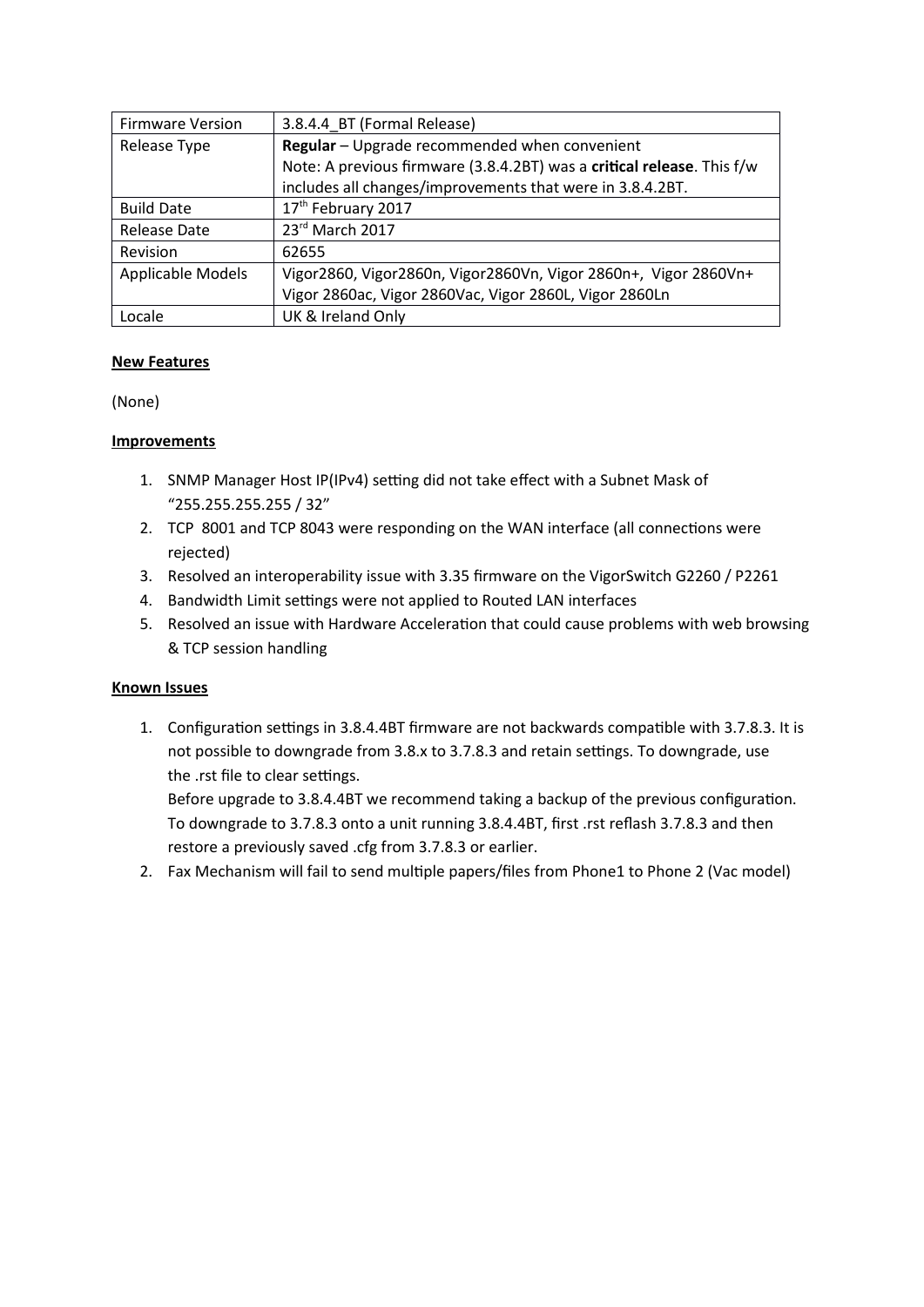| <b>Firmware Version</b> | 3.8.4.3 BT (Formal Release)                                             |
|-------------------------|-------------------------------------------------------------------------|
| Release Type            | Regular - Upgrade recommended when convenient                           |
|                         | Note: The previous firmware (3.8.4.2BT) was a critical release. This f/ |
|                         | w includes all changes/improvements that were in 3.8.4.2BT.             |
| <b>Build Date</b>       | 17 <sup>th</sup> January 2017                                           |
| Release Date            | 25 <sup>th</sup> January 2017                                           |
| Revision                | 61999                                                                   |
| Applicable Models       | Vigor2860, Vigor2860n, Vigor2860Vn, Vigor 2860n+, Vigor 2860Vn+         |
|                         | Vigor 2860ac, Vigor 2860Vac, Vigor 2860L, Vigor 2860Ln                  |
| Locale                  | UK & Ireland Only                                                       |

1. Hotspot Web Portal added in [Hotspot Web Portal] > [Profile Setup] to authenticate users via click-through, SMS PIN code or Facebook / Google

#### **Improvements**

- 1. TLS\_RSA\_WITH\_3DES\_EDE\_CBC\_SHA cipher disabled for SSL VPN & HTTPS management
- 2. WPS could not be used with 2.4GHz WLAN devices when WAN2 was configured for Wireless WAN on 2.4GHz band
- 3. WAN2 Wireless WAN mode could not connect to iPhone hotspot
- 4. Validation improved for WAN IP address settings, the WAN IP address cannot be the same as the Gateway address
- 5. PPPoE connection could not be established after upgrading firmware from 3.8.2.3 to 3.8.4.x
- 6. Resolved a USB storage issue with reading data from the USB device in some circumstances
- 7. VoIP models only Faxes could not be sent through VoIP using WAN1 interface
- 8. LTE models only Improved the display of Signal on the Dashboard
- 9. LTE models only Improved display of LTE WAN settings
- 10. LTE models only Added options in LTE WAN settings to specify preferred LTE Bands
- 11. Resolved a web interface issue that caused a login failure for the local "admin" user if the password confgured exceeded 15 characters
- 12. Configuration backup filename format updated i.e. v2860\_<date (yyyymmdd)>\_<router name>\_<frmware version>.cfg
- 13. Resolved an issue with PPTP VPN Passthrough for NAT to some types of internal PPTP VPN server

#### **Known Issues**

- 1. SNMP Manager Host IP(IPv4) setting does not take effect with a Subnet Mask of "255.255.255.255 / 32", use a Subnet Mask of "255.255.255.254 / 31" as a work-around.
- 2. Configuration settings in 3.8.4.3BT firmware are not backwards compatible with 3.7.8.3. It is not possible to downgrade from 3.8.x to 3.7.8.3 and retain settings. To downgrade, use the .rst file to clear settings.

Before upgrade to 3.8.4.3BT we recommend taking a backup of the previous confguraton. To downgrade to 3.7.8.3 onto a unit running 3.8.4.3BT, first .rst reflash 3.7.8.3 and then restore a previously saved .cfg from 3.7.8.3 or earlier.

- 3. On VDSL, if experiencing delays in web browsing then disable H/W Acceleration via [Hardware Acceleraton] > [Setup]. This will not impact the throughput performance.
- 4. Fax Mechanism will fail to send multiple papers/files from Phone1 to Phone 2 (Vac model)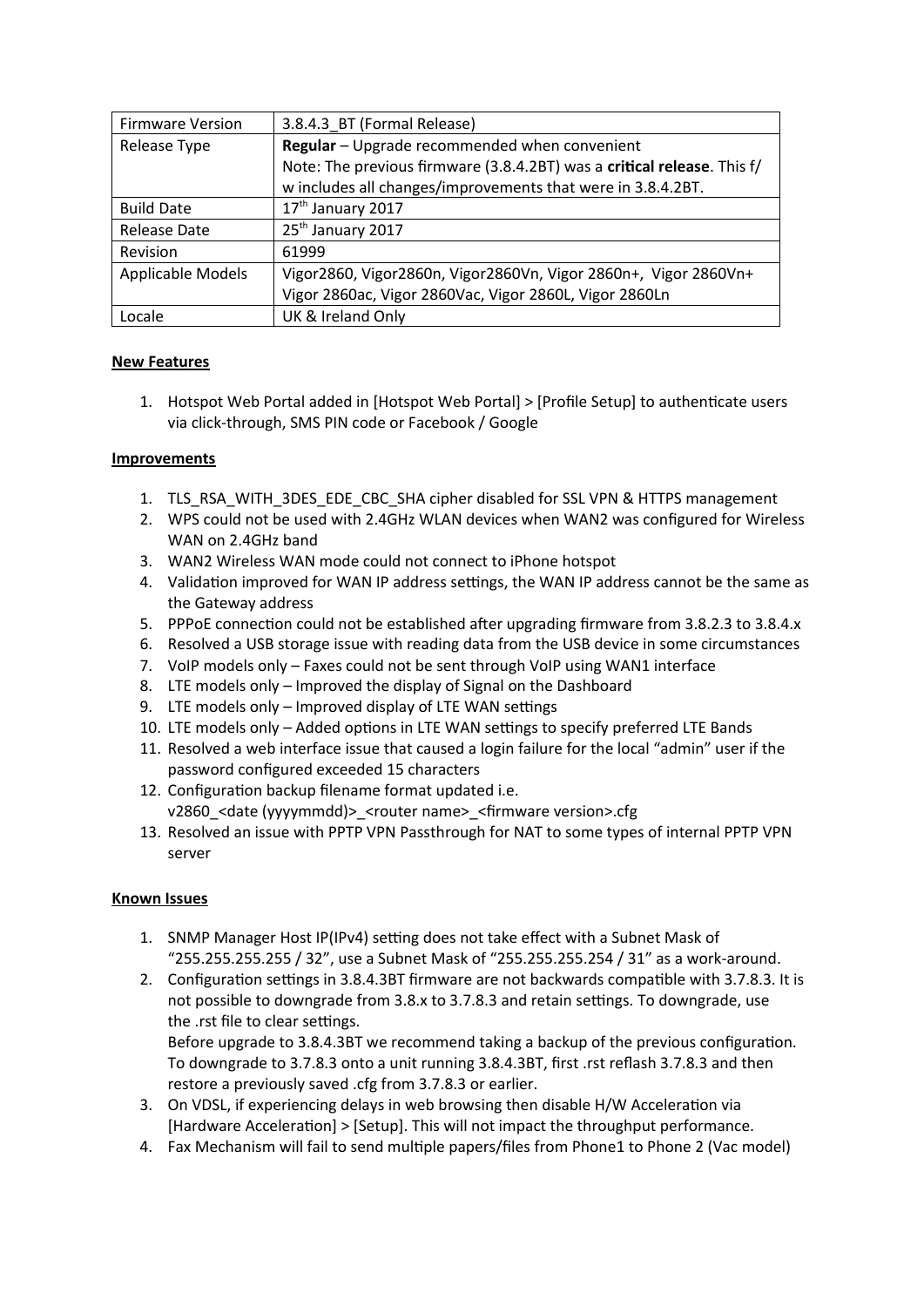| <b>Firmware Version</b> | 3.8.4.2BT (Formal Release)                                      |
|-------------------------|-----------------------------------------------------------------|
| Release Type            | Critical - Upgrade recommended immediately                      |
| <b>Build Date</b>       | 16th December 2016                                              |
| Release Date            | 19th December 2016                                              |
| Applicable Models       | Vigor2860, Vigor2860n, Vigor2860Vn, Vigor 2860n+, Vigor 2860Vn+ |
|                         | Vigor 2860ac, Vigor 2860Vac, Vigor 2860L, Vigor 2860Ln          |
| Locale                  | UK & Ireland Only                                               |

## **New Features in this Firmware**

(None)

## **Improvements in this frmware**

- 1. Security improvements including one or more considered critcal.
- 2. Misc. minor WUI changes/corrections.

#### **Known Issues**

- 1. SNMP Manager Host IP(IPv4) setting does not take effect with a Subnet Mask of "255.255.255.255 / 32", use a Subnet Mask of "255.255.255.254 / 31" as a work-around.
- 2. Configuration settings in 3.8.4.2BT firmware are not backwards compatible with 3.7.8.3. It is not possible to downgrade from 3.8.x to 3.7.8.3 and retain settings. To downgrade, use the .rst file to clear settings.

Before upgrade to 3.8.4.2BT we recommend taking a backup of the previous confguraton. To downgrade to 3.7.8.3 onto a unit running 3.8.4.2BT, first .rst reflash 3.7.8.3 and then restore a previously saved .cfg from 3.7.8.3 or earlier.

- 3. On VDSL, if experiencing delays in web browsing then disable H/W Acceleraton via [Hardware Acceleraton] > [Setup]. This will not impact the throughput performance.
- 4. Fax Mechanism will fail to send multiple papers/files from Phone1 to Phone 2 (Vac model)
- 5. PPTP VPN Passthrough for NAT to some types of internal PPTP VPN server may prevent a VPN establishing successfully.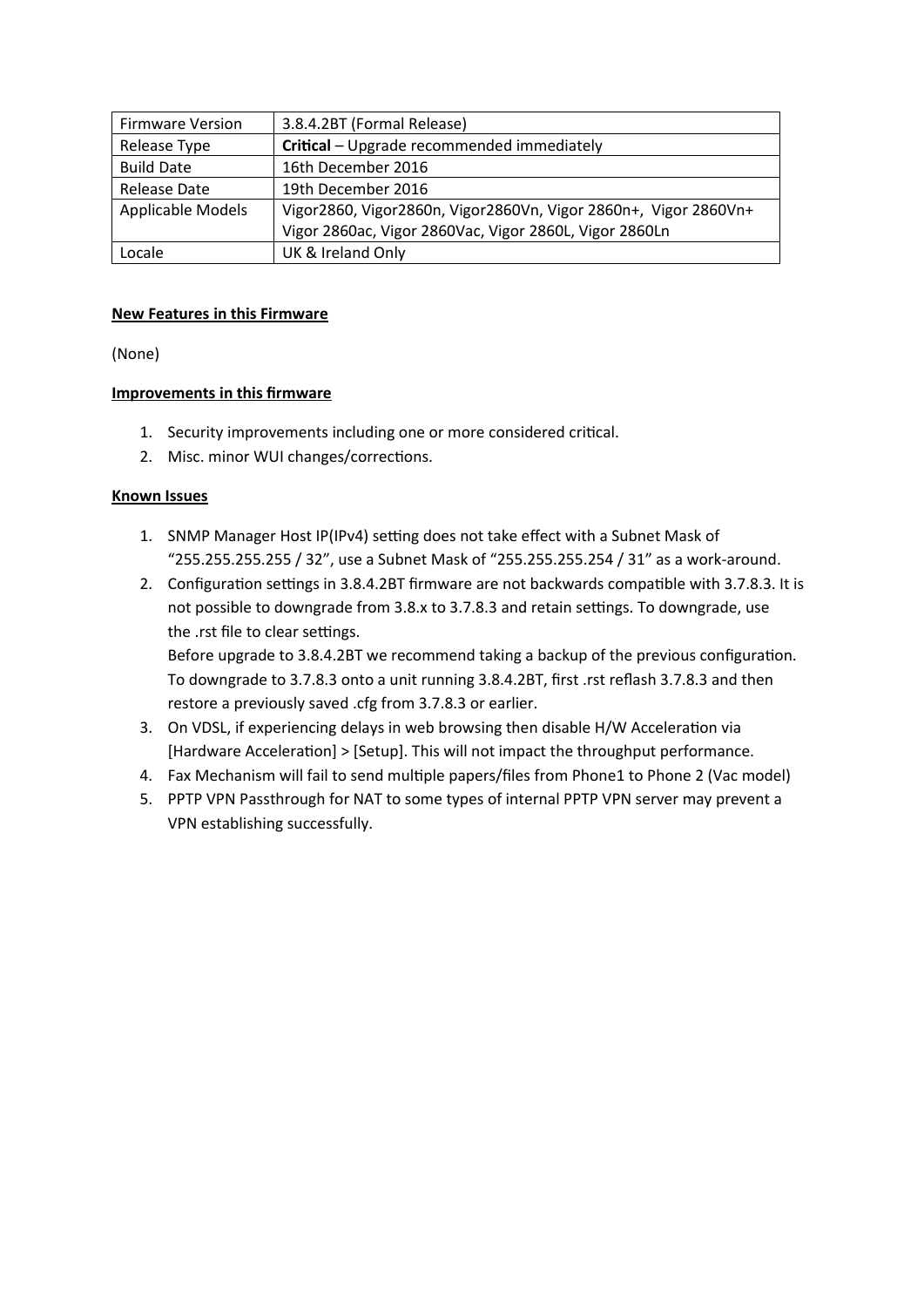| <b>Firmware Version</b>  | 3.8.4.1BT (Formal Release)                                      |
|--------------------------|-----------------------------------------------------------------|
| Release Type             | Regular - Upgrade recommended when convenient                   |
| <b>Build Date</b>        | 26th October 2016                                               |
| <b>Release Date</b>      | 18th November 2016                                              |
| <b>Applicable Models</b> | Vigor2860, Vigor2860n, Vigor2860Vn, Vigor 2860n+, Vigor 2860Vn+ |
|                          | Vigor 2860ac, Vigor 2860Vac, Vigor 2860L, Vigor 2860Ln          |
| Locale                   | UK & Ireland Only                                               |

(None)

# **Improvements**

- 1. [V'N and Remote Access] > [Connecton Management] now shows which WAN interface an SSL Tunnel has dialled through
- 2. [VPN and Remote Access] > [PPP General Setup] Dial-In PPP Authentication can now specify "MS-CHAPv2 Only"
- 3. Improved VPN performance for iOS clients
- 4. [Diagnostics] > [Ping Diagnosis] can specify WAN IP Alias IPs as Source IP to test from
- 5. Added Comment to [Wireless LAN] > [Access Control List] entries
- 6. A' Management can now be disabled from [System Maintenance] > [Management]
- 7. Added CLI commands to configure IPsec Phase 2 Proposal settings for LAN to LAN VPN tunnels
- 8. An MTU of 1500 would not save correctly in the WAN3/LTE interface settings through [WAN] > [Internet Access]
- 9. Resolved issues with the [Load Balance/Route Policy] > [Diagnose] feature that could show packets being dropped incorrectly
- 10. LTE models only LTE Status was not displayed on the [Dashboard]
- 11. Resolved an issue with DNS that could occur when using the DNS Filter with Web Content Filtering

- 1. SNMP Manager Host IP(IPv4) setting does not take effect with a Subnet Mask of "255.255.255.255 / 32", use a Subnet Mask of "255.255.255.254 / 31" as a work-around.
- 2. Configuration settings in 3.8.4.1BT firmware are not backwards compatible with 3.7.8.3. It is not possible to downgrade from 3.8.x to 3.7.8.3 and retain settings. To downgrade, use the .rst file to clear settings. Before upgrade to 3.8.4.1BT we recommend taking a backup of the previous configuration. To downgrade to 3.7.8.3 onto a unit running 3.8.4.1BT, first .rst reflash 3.7.8.3 and then restore a previously saved .cfg from 3.7.8.3 or earlier.
- 3. On VDSL, if experiencing delays in web browsing then disable H/W Acceleraton via [Hardware Acceleraton] > [Setup]. This will not impact the throughput performance.
- 4. Fax Mechanism will fail to send multiple papers/files from Phone1 to Phone 2
- 5. PPTP VPN Passthrough for NAT to some types of internal PPTP VPN server may prevent a VPN establishing successfully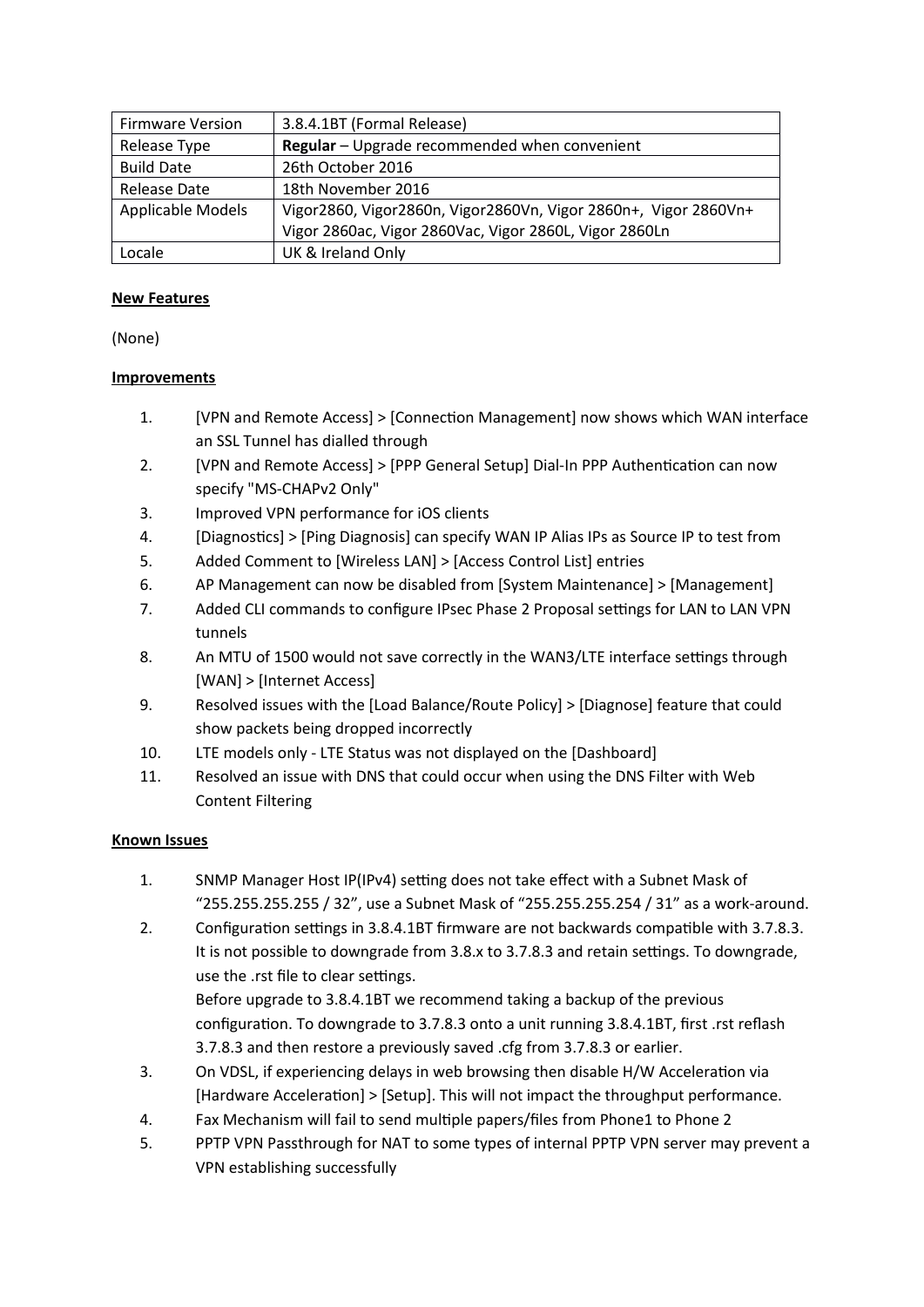| <b>Firmware Version</b> | 3.8.4BT (Formal Release)                                        |  |
|-------------------------|-----------------------------------------------------------------|--|
| Release Type            | Regular - Upgrade recommended when convenient                   |  |
| <b>Build Date</b>       | 26th September 2016                                             |  |
| <b>Release Date</b>     | 20th October 2016                                               |  |
| Applicable Models       | Vigor2860, Vigor2860n, Vigor2860Vn, Vigor 2860n+, Vigor 2860Vn+ |  |
|                         | Vigor 2860ac, Vigor 2860Vac, Vigor 2860L, Vigor 2860Ln          |  |
| Locale                  | UK & Ireland Only                                               |  |

- 1. Support for High Availability to use a secondary Vigor 2860 as a redundant router [Applications] > [High Availability]
- 2.  $[WM] > [Internet Access] > [IPv6] PPP WAN now supports IPv6 RIPng (RIP for IPv6)$
- 3. Added [Central Switch Management] > [Switch Management] to manage compatble VigorSwitches
- 4. Support for [Wireless LAN] > [Airtme Fairness] added to 2.4GHz and 5GHz wireless
- 5. Band Steering added (requires same SSID & PSK on both 2.4GHz & 5GHz), to help 5GHz capable clients connect to the faster 5GHz band
- 6. Support for DNSSEC added in [Application] > [DNS Security]
- 7. Firewall configuration can be backed up / restored from [Firewall] > [General Setup]
- 8. WAN2 can now operate in 2.4GHz or 5GHz Wireless Staton Mode, switchable with Ethernet mode in [WAN] > [General Setup] > [WAN2]
- 9. Router auto-generates unique Self-Signed Certificate for HTTPS [System Maintenance] > [Self-Signed Certificate]
- 10. Added [Diagnostics] > [VPN Graph] to view VPN connection history
- 11. WAN Failover in [WAN] > [General Setup] now supports Failover by Traffic Threshold
- 12. [Wireless LAN] SSIDs now support individual Schedules
- 13. Added configuration for Brute Force Protection for router's management interfaces to [System Maintenance] > [Management]
- 14. Router's SSH command line interface now supports RSA-based key exchange to improve client compatibility
- 15. [Load-Balance/Route 'olicy] Rules can now be applied to Hostnames / Domain names as Destination addresses
- 16. VoIP QoS Statistics / Log added to [Bandwidth Management] > [Quality of Service]
- 17. Ping Detect latency Graph is available in [Diagnostics] > [Traffic Graph] for WAN interfaces using Ping for WAN Connection Detection
- 18. Firewall Wizard Mode added to [Firewall] > [Filter Setup] > [Edit Filter Set]
- 19. IPsec VPN now supports SHA2\_256 (SHA256) authentication algorithm
- 20. [Applications] > [Schedule] re-designed to simplify management of schedules
- 21. [Objects Setting] > [IP Objects] can now be uploaded to the router in CSV format
- 22. [NAT] > [Port Redirection] and [Open Ports] can specify an allowed Source IP Object (Single IP, Subnet or Range IP) to allow only specified IPs to access port forwards without making Firewall Filter Rules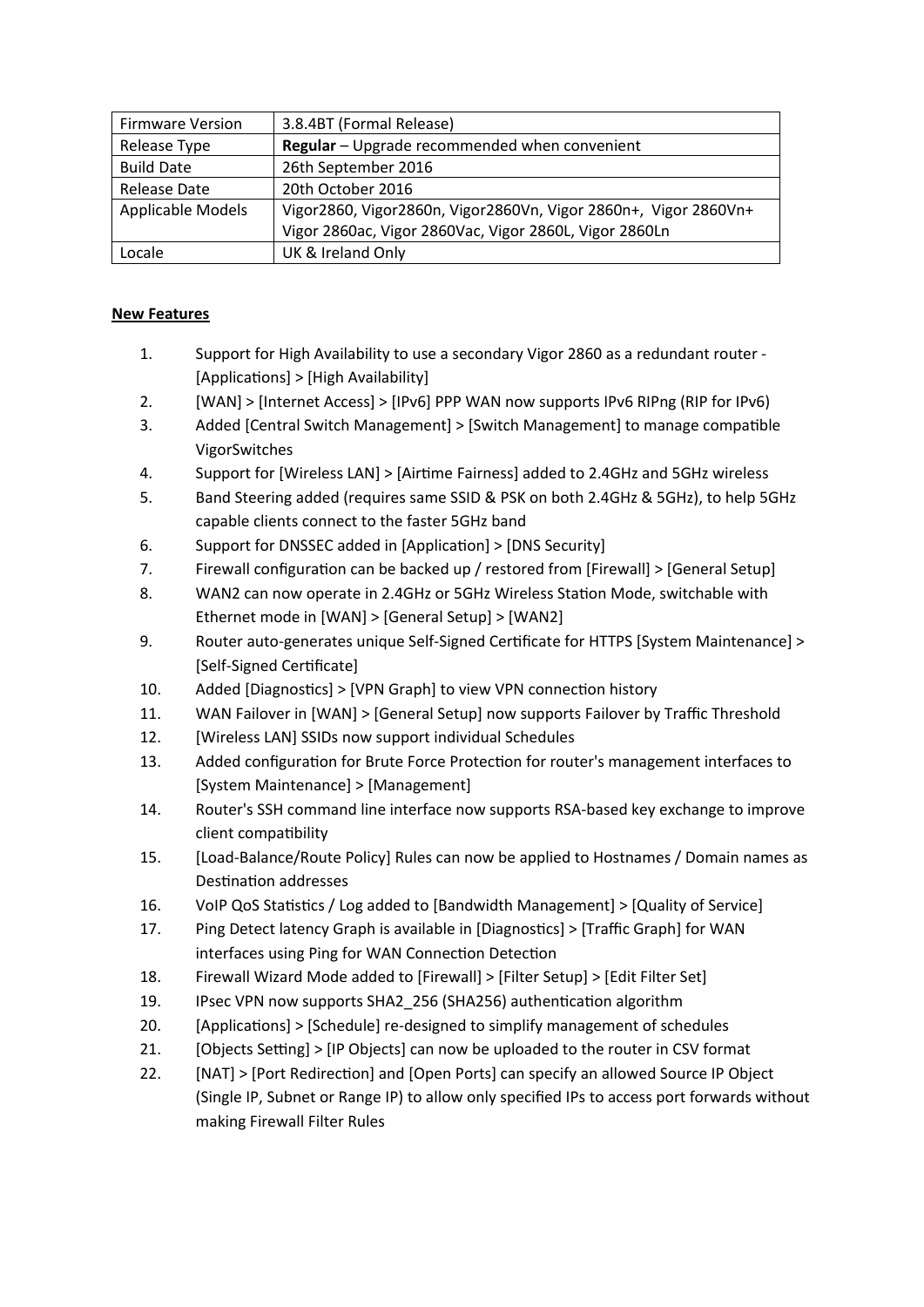## **Improvements**

- 1. Additonal informaton added to [USB Applicaton] > [USB Modem Support List]
- 2. Central AP Management [AP Map] interface improvements
- 3. Central AP Management [WLAN Profile] can be applied to router's Wireless LAN interfaces with "Apply to Local" option
- 4. Central AP Management now supports managing APs across a LAN-to-LAN VPN tunnel
- 5. Added options in [System Maintenance] > [Management] to disable HTTPS management via TLS 1.0, TLS 1.1 or TLS 1.2
- 6. Vigor 2860L & 2860Ln LTE Models only Send SMS alerts using LTE modem SMS interface
- 7. VoIP Models only SIP account registration failover options added
- 8. VoIP Models only WAN IP Alias can be selected for SIP account registration
- 9. LAN-to-LAN VPN Dial-Out IP address can be specified via WAN IP Alias addresses
- 10. [LAN] > [General Setup] Advanced DHC' optons can now specify "{}" characters
- 11. Changed TCP Initial sequence number mechanism
- 12. Added X-Frame-Options to HTTP headers
- 13. Management Validaton Code (Captcha) compatbility improved with Apple devices
- 14. QoS Statistics was not displaying VPN traffic classifications correctly
- 15. [Open Ports] configured for WAN1 were affected when changing WAN2 IP Alias settings
- 16. Invalid Routes were not cleared from [Diagnostcs] > [Routng Table] correctly in some scenarios with 3G/4G USB modems
- 17. Queries to the Router's DNS server were blocked when Firewall Filter Rules were confgured to block DNS queries to Internet DNS servers
- 18. With UPnP enabled, UDP 1900 and TCP 2869 could be detected when port scanning the UPnP WAN interface
- 19. LDAP Server Profile Additional Filter setting did not work with Base DN
- 20. IP TV could not work with WAN1
- 21. [LAN] > [General Setup] Advanced DHCP options gave incorrect values for DHCP Option 132 & 133
- 22. VDSL on WAN1 could not perform PPPoE Pass-Through

# **Known Issues**

- 1. SNMP Manager Host IP(IPv4) setting does not take effect with a Subnet Mask of "255.255.255.255 / 32", use a Subnet Mask of "255.255.255.254 / 31" as a work-around.
- 2. Configuration settings in 3.8.4.1BT firmware are not backwards compatible with 3.7.8.3. It is not possible to downgrade from 3.8.x to 3.7.8.3 and retain settings. To downgrade, use the .rst file to clear settings. Before upgrade to 3.8.4.1BT we recommend taking a backup of the previous

configuration. To downgrade to 3.7.8.3 onto a unit running 3.8.4.1BT, first .rst reflash 3.7.8.3 and then restore a previously saved .cfg from 3.7.8.3 or earlier.

- 3. On VDSL, if experiencing delays in web browsing then disable H/W Acceleraton via [Hardware Acceleraton] > [Setup]. This will not impact the throughput performance.
- 4. Fax Mechanism will fail to send multiple papers/files from Phone1 to Phone 2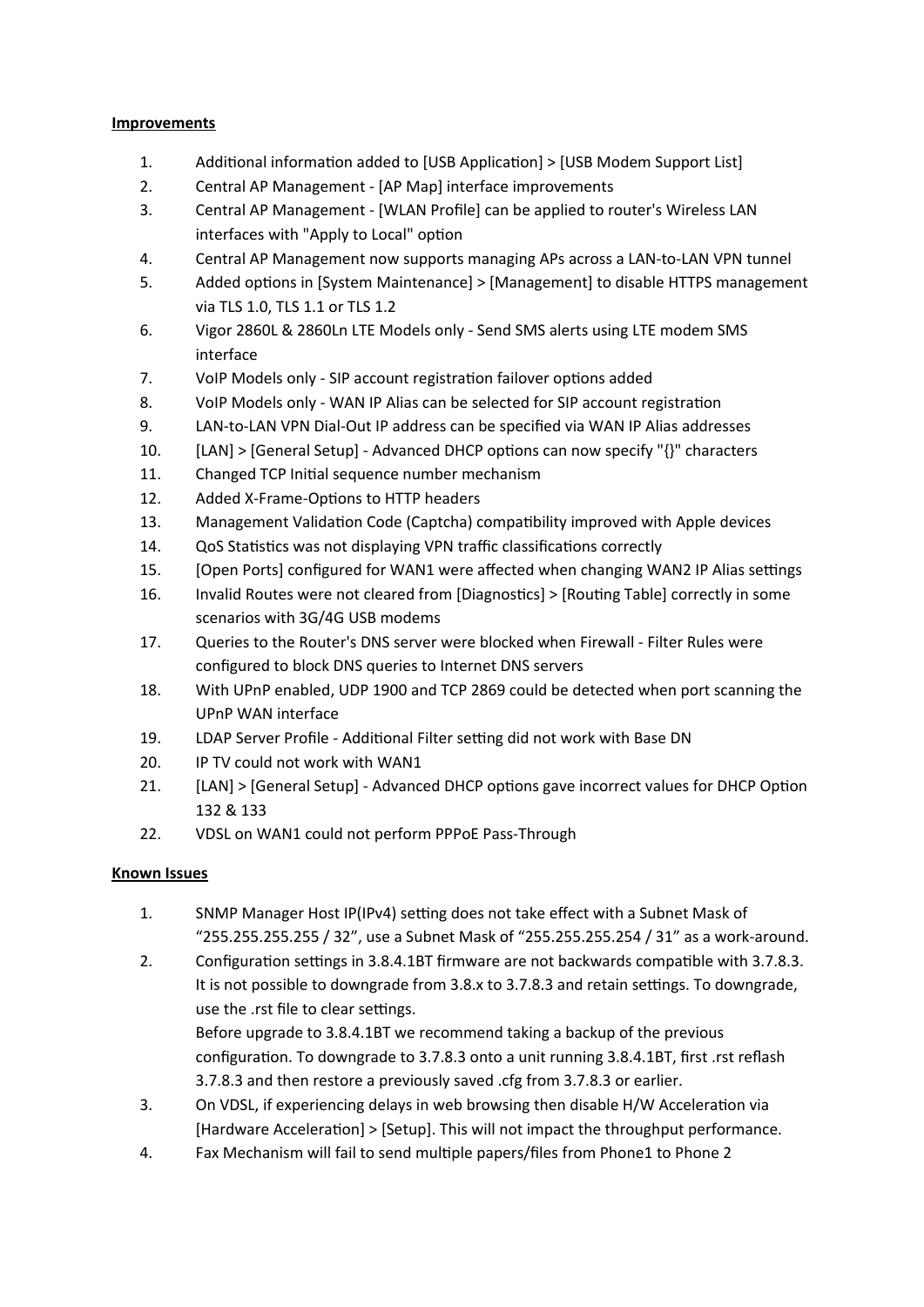- 5. If DNSSEC is enabled, it can in some circumstances prevent VPN dial-in users from browsing the internet
- 6. PPTP VPN Passthrough for NAT to some types of internal PPTP VPN server may prevent a VPN establishing successfully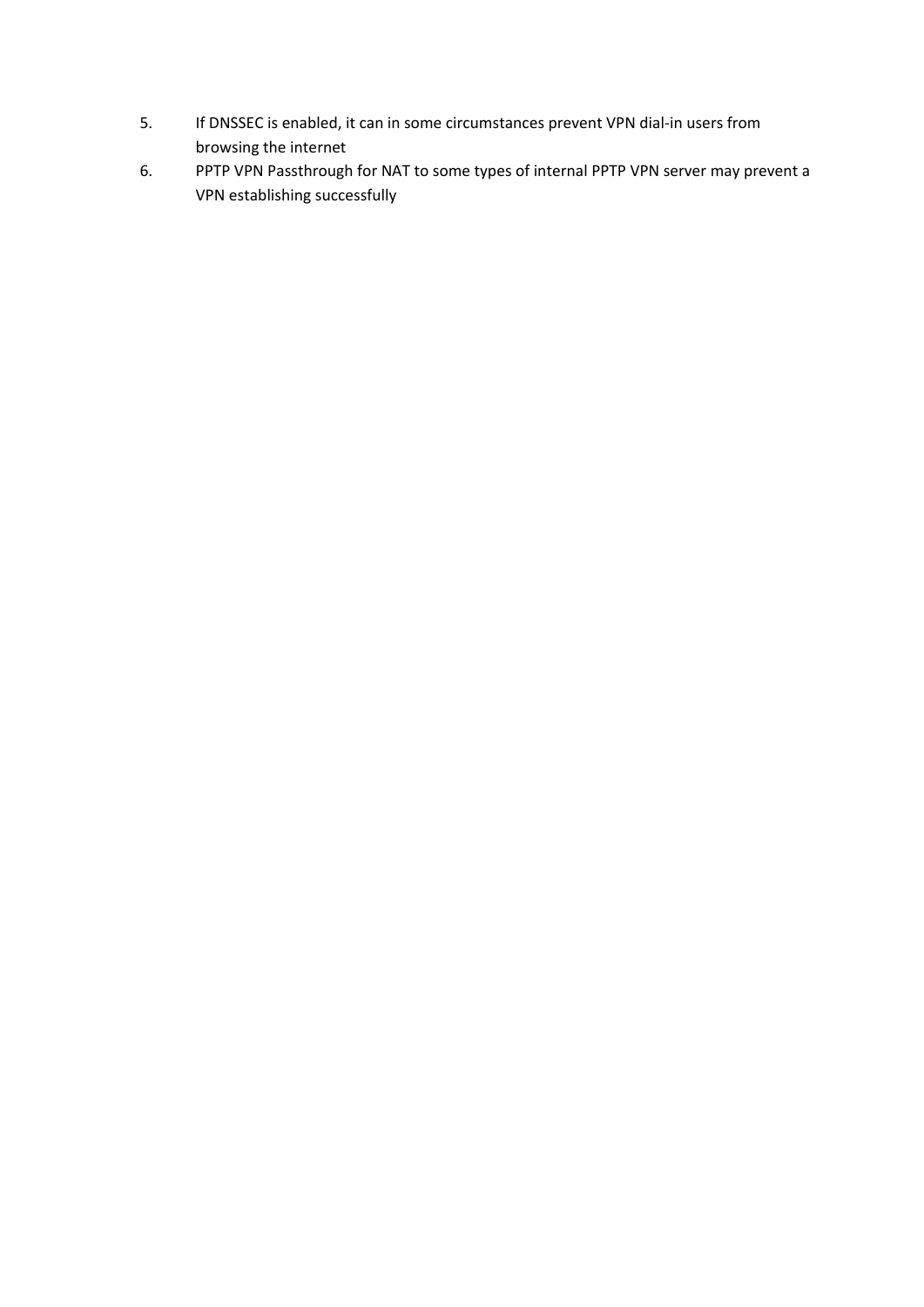| <b>Firmware Version</b>  | 3.8.2.3BT (Formal Release)                                      |  |
|--------------------------|-----------------------------------------------------------------|--|
| Release Type             | Regular - Upgrade recommended when convenient                   |  |
| <b>Build Date</b>        | 22nd April 2016                                                 |  |
| <b>Release Date</b>      | 5th May 2016                                                    |  |
| <b>Applicable Models</b> | Vigor2860, Vigor2860n, Vigor2860Vn, Vigor 2860n+, Vigor 2860Vn+ |  |
|                          | Vigor 2860ac, Vigor 2860Vac, Vigor 2860L, Vigor 2860Ln          |  |
| Locale                   | UK & Ireland Only                                               |  |

- 1. Support WAN load balance by Session, confgured in [WAN] > [General Setup]
- 2. Modem code 576D17 supports G.INP (G.998.4 TX and RX retransmission) and Vectoring (G.993.5)

## **Improvements**

- 1. Changed TCP Initial sequence number mechanism
- 2. Added X-Frame-Options to HTTP headers
- 3. Session validation method improved in Web UI
- 4. SSL VPN username now shown in VPN Status when authenticated via RADIUS server
- 5. DoS Flood table mechanism improved
- 6. Incoming SIP calls could ring both ports when configured as Phone1 only
- 7. Wireless 5G LED was always on when 5G was disabled by schedule
- 8. TCP port 2869 and UDP port 1900 responding on WAN when UPnP enabled

#### **Known Issues**

1. Configuration settings in 3.8.2.3BT firmware are not backwards compatible with 3.7.8.3. It is not possible to downgrade from 3.8.x to 3.7.8.3. and retain settings. To downgrade, use the .rst file to clear settings.

Before upgrade to 3.8.2.3BT we recommend taking a backup of the previous confguraton. To downgrade to 3.7.8.3 onto a unit running 3.8.2.3BT, first .rst reflash 3.7.8.3 and then restore a previously saved .cfg from 3.7.8.3 or earlier.

- 2. On VDSL, if experiencing delays in web browsing then disable H/W Acceleraton via [Hardware Acceleration] > [Setup]. This will not impact the throughput performance.
- 3. Fax Mechanism will fail to send multiple papers/files from Phone1 to Phone 2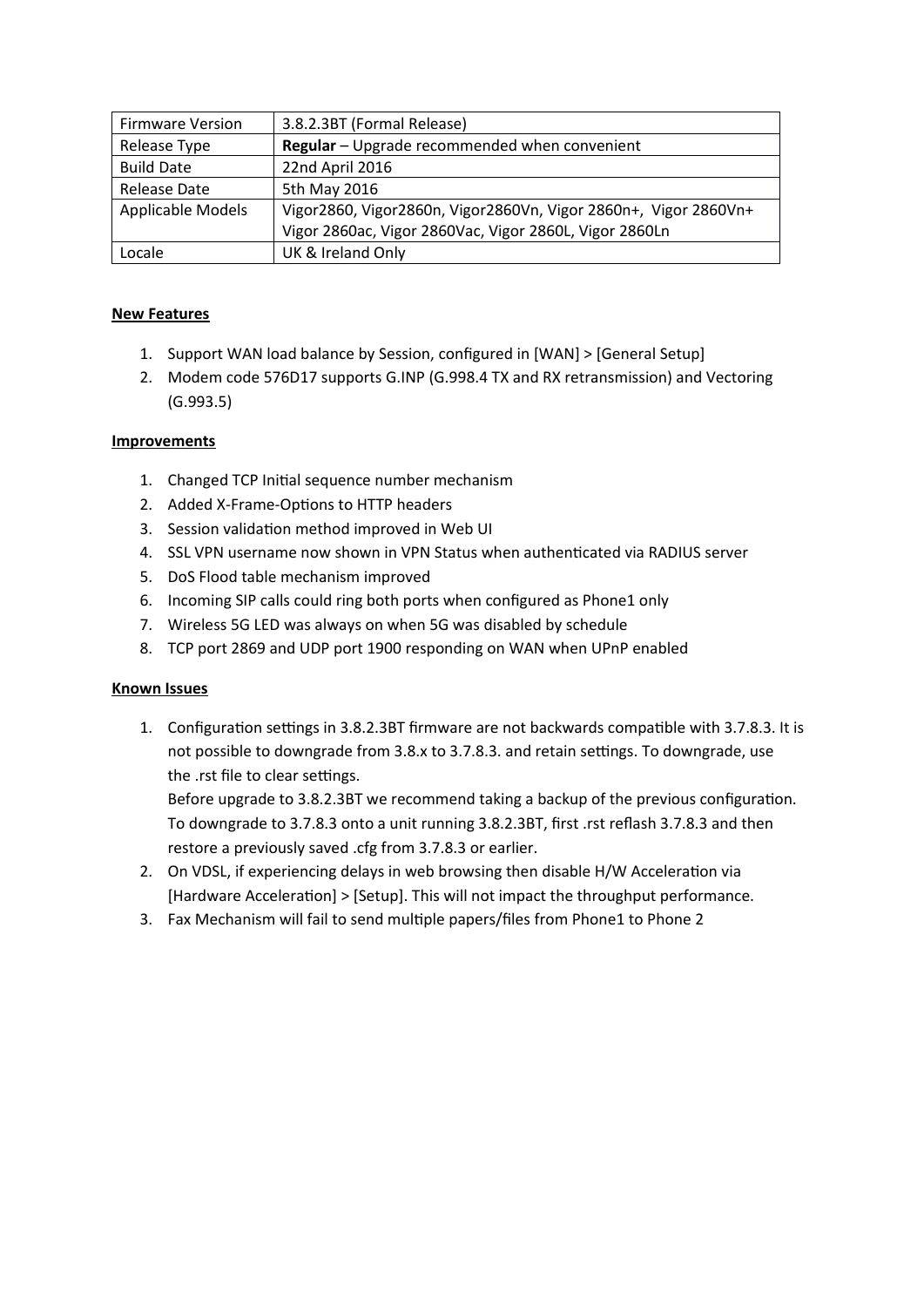| <b>Firmware Version</b> | 3.8.2.2 (Formal Release)                                        |  |
|-------------------------|-----------------------------------------------------------------|--|
| Release Type            | Regular - Upgrade recommended when convenient                   |  |
| <b>Build Date</b>       | 19th February 2016                                              |  |
| <b>Release Date</b>     | 4th March 2016                                                  |  |
| Applicable Models       | Vigor2860, Vigor2860n, Vigor2860Vn, Vigor 2860n+, Vigor 2860Vn+ |  |
|                         | Vigor 2860ac, Vigor 2860Vac, Vigor 2860L, Vigor 2860Ln          |  |
| Locale                  | UK & Ireland Only                                               |  |

- 1. Support for X.509 Certificates over 2048 bytes in size e.g. StartCom
- 2. [SSL VPN] > [General Setup] can select which WAN interfaces listen for SSL VPN connections
- 3. Web Portal Message page can now require the user to click a button to proceed to internet access
- 4. RTS Threshold and Fragment Length can be confgured from [Wireless LAN] > [Advanced Setting]
- 5. App QoS now available under [Bandwidth Management]
- 6. [System Maintenance] > [Firmware Upgrade] can now check for latest available frmware
- 7. SSH now supports 2048-bit DH

- 1. Dynamic DNS confguraton for DynDNS now supports up to 64 characters
- 2. 2.4GHz wireless interference mitigation improvements
- 3. VigorACS SI can now disable the wireless button on the router
- 4. Support for ZTE MF730M & Huawei K3520 USB modems
- 5. [Wireless LAN 5GHz] now indicates to the user how the router will operate when selecting DFS channels (52-64, 100-140)
- 6. IPv6 IP addresses could not be obtained after the WAN connection dropped
- 7. Resolved display issues with the Web Portal page
- 8. Resolved an SSL VPN connectivity issue with SmartVPN client 4.3.3 that could cause the VPN to drop
- 9. Corrected an issue that stopped the Wireless Wizard from setting wireless configuration
- 10. Resolved no internet connectivity if both DSCP and VLAN tag were specified for a WAN interface
- 11. Usernames in [User Management] can now contain an "@" symbol
- 12. Disabling a [NAT] > [Port Redirection] entry would clear the Protocol setting of that entry
- 13. Dynamic DNS would not update if the DDNS password contained  $\omega$ , #, \$, % characters
- 14. Resolved an issue with Customised DDNS authentication via HTTPS
- 15. [Diagnostics] > [Ping Diagnosis] was not able to ping LAN IP addresses correctly under some circumstances
- 16. TCP/IP SYN+FIN packet filtering improved
- 17. SSL VPN web login could not use LDAP authentication
- 18. VigorACS SI could not enable [Wireless LAN 5GHz] interface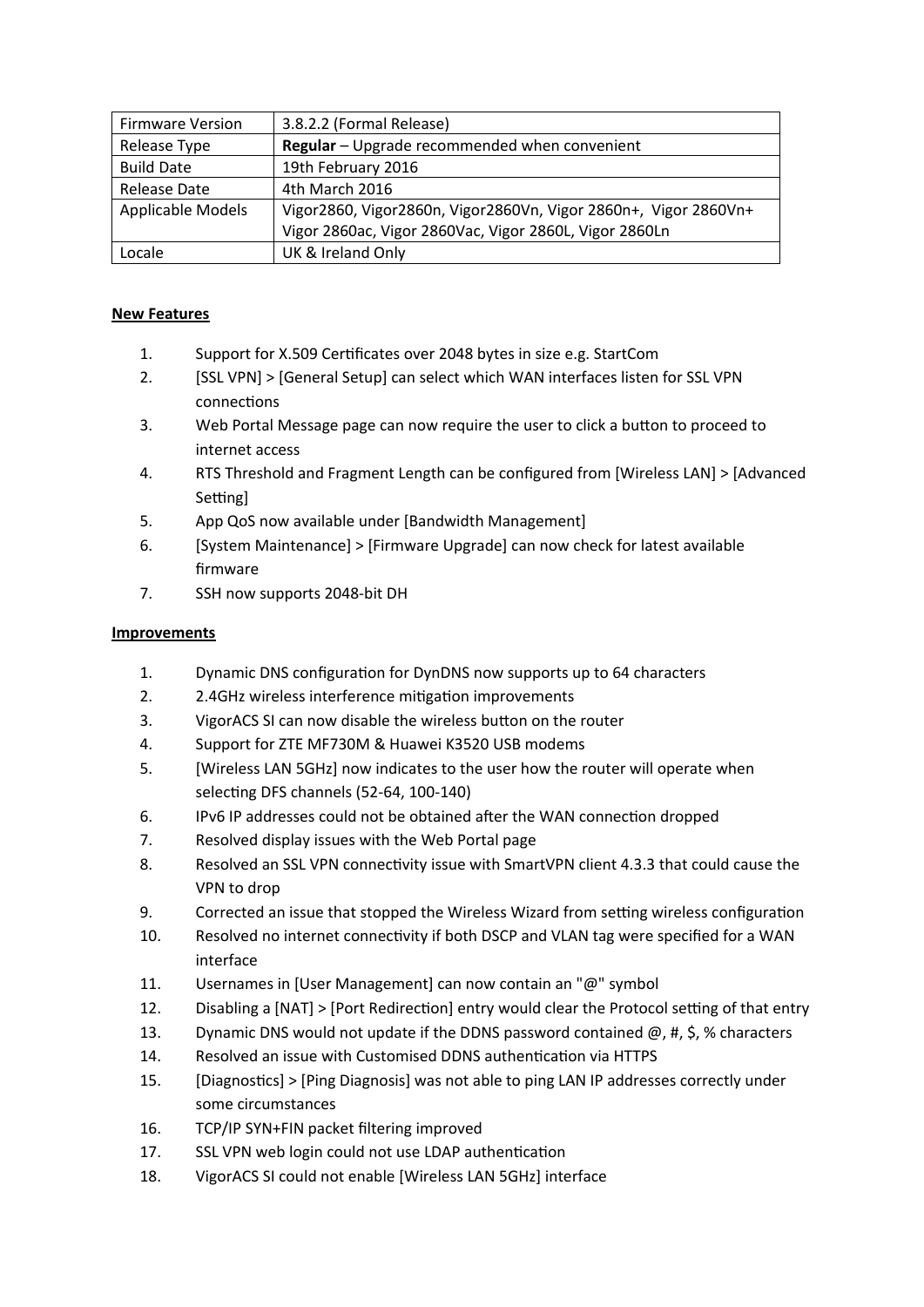- 19. If the Firewall Data Filter was disabled, QoS outbound status did not display correctly
- 20. It was not possible to configure a Dial-In VPN user account with a LAN IP ending in .200
- 21. On networks with LAN VLAN enabled, the router was sending more ARP packets than required

## **Known Issue**

1. Configuration settings in 3.8.1 firmware are not backwards compatible with 3.7.8.3. It is not possible to downgrade from 3.8.x to 3.7.8.3. and retain settings. To downgrade, use the .rst file to clear settings.

Before upgrade to 3.8.1 we recommend taking a backup of the previous confguraton. To downgrade 3.7.8.3 onto a unit running 3.8.1 first .rst reflash 3.7.8.3 and then restore a previously saved .cfg from 3.7.8.3 or earlier.

- 2. On VDSL, if experiencing delays in web browsing then disable H/W Acceleration via [Hardware Acceleration] > [Setup]. This will not impact the throughput performance.
- 3. Fax Mechanism will fail to send multiple papers/files from Phone1 to Phone 2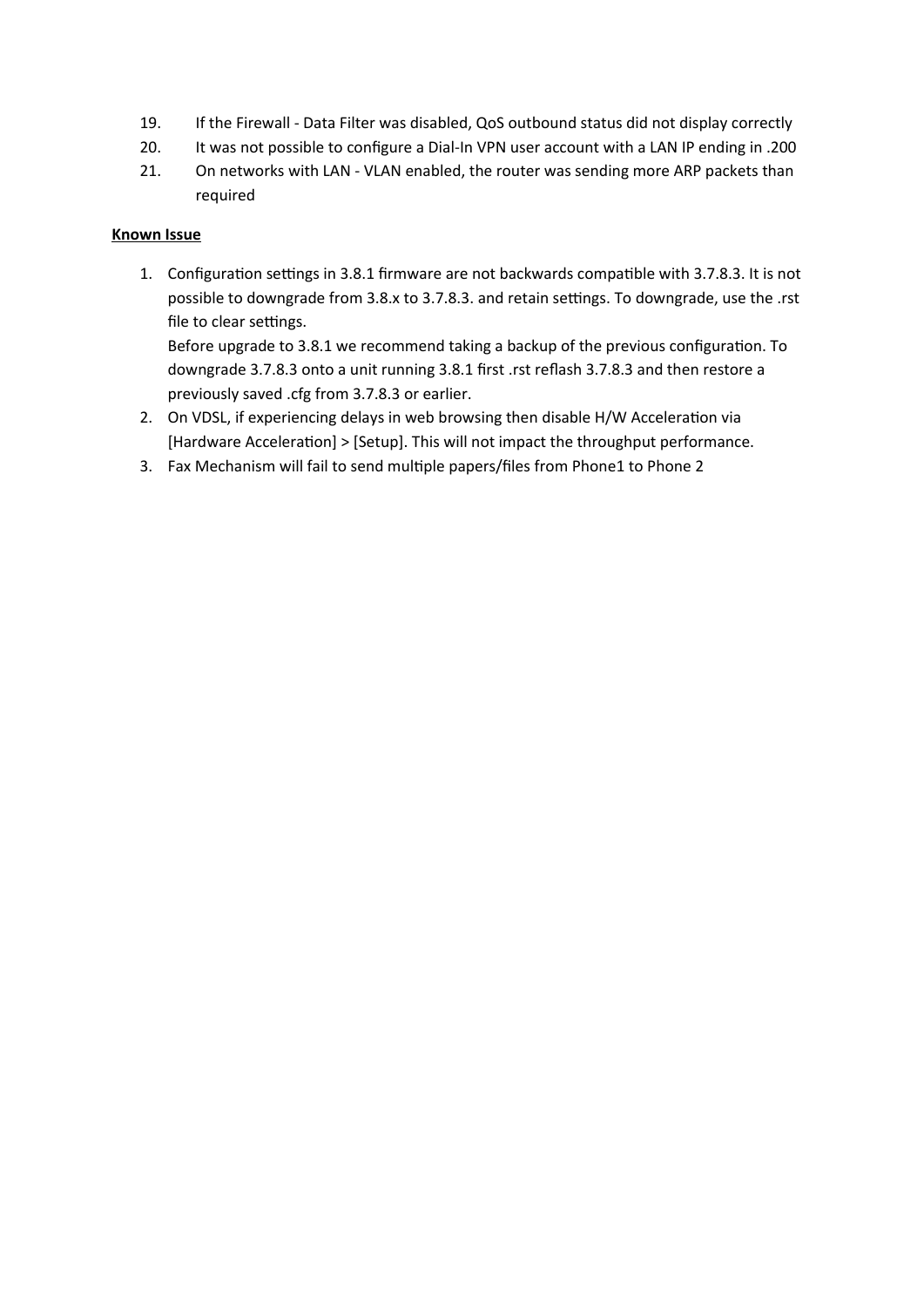| <b>Firmware Version</b> | 3.7.4BT (Formal Release)                                        |  |
|-------------------------|-----------------------------------------------------------------|--|
| Release Type            | Regular - Upgrade recommended when convenient                   |  |
| <b>Build Date</b>       | 19th February 2016                                              |  |
| Release Date            | 19th February 2016                                              |  |
| Applicable Models       | Vigor2860, Vigor2860n, Vigor2860Vn, Vigor 2860n+, Vigor 2860Vn+ |  |
|                         | Vigor 2860ac, Vigor 2860Vac, Vigor 2860L, Vigor 2860Ln          |  |
| Locale                  | UK & Ireland Only                                               |  |

- 1. Vectoring Support
- 2. Support user switch between BT Sin498 normal mode and MTU1534 mode dynamically
- 1. Using command: MTU1534 [on | off]
- 2. VDSL WAN1 support C-VLAN(default 101) encapsulation on original Multi-PVC architecture.
- 3. User can enable/disable this feature by command: wan phyvlan wan [if idx] [enable | disable]
- 4. User can config VLAN ID by: wan phyvlan wan [if\_idx] tag [tag\_val]
- 5. Support for Ethernet OAM ITU-T Y.1731 and IEEE 802.3ah
- 6. >ethoam dot3ah status

## **Improvements**

- 1. VDSL can support double tagging, outer is C-VLAN (default 101), inner is Multi-PVC VLAN (dosen't effect original virtual WAN Multi-PVC)
- 2. Fix the issue that web page cannot be display for wireless PCs when hardware acceleration is ON.
- 3. Additonal "vdsl" commands added
- 4. Support new dms/dmms settings for modem code "571a17" or later
- 1. / US ReTx Enable + DS ReTx Enable + ReTx Amnd-2 Enable
- 2. dms 5048 0 1 102
- 3. / SRA-DS&US on, Bitswaps-DS&US on
- 4. dmms f45 0 1 36 36

- 1. Configurations from earlier firmware are not compatible. Upgrade using .RST file so that settings are reset. This only applies to 3.7.4BT and not to subsequent firmware versions
- 2. Reboot is necessary after executing follow command: wan phyvlan wan [if\_idx] tag [tag\_val]
- 3. IGMP / IPTV function only operational when hardware acceleration is OFF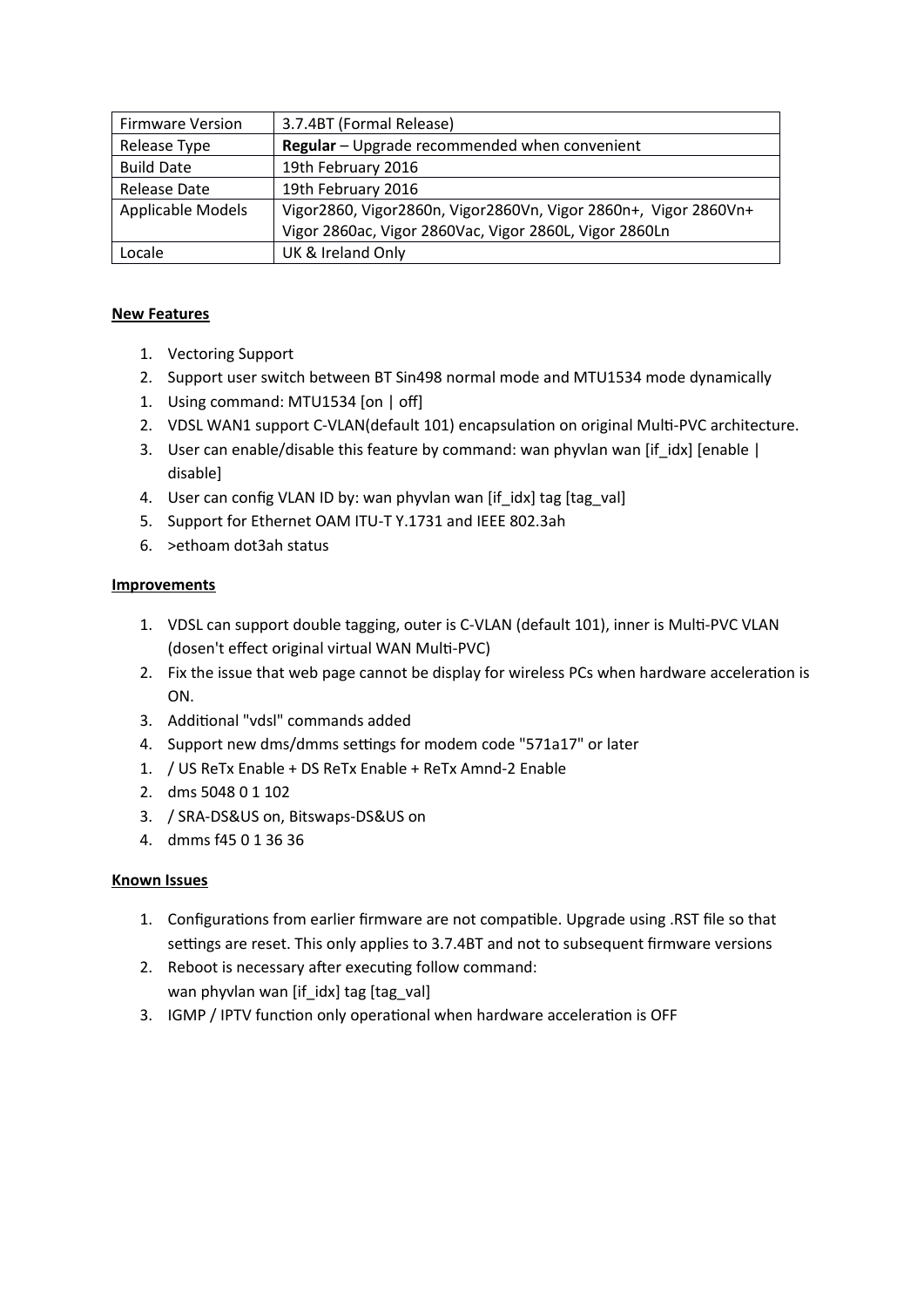| <b>Firmware Version</b> | 3.8.2 (Formal Release)                                          |  |
|-------------------------|-----------------------------------------------------------------|--|
| Release Type            | Regular - Upgrade recommended when convenient                   |  |
| <b>Build Date</b>       | 29th October 2015                                               |  |
| Release Date            | 19th November 2015                                              |  |
| Applicable Models       | Vigor2860, Vigor2860n, Vigor2860Vn, Vigor 2860n+, Vigor 2860Vn+ |  |
|                         | Vigor 2860ac, Vigor 2860Vac, Vigor 2860L, Vigor 2860Ln          |  |
| Locale                  | UK & Ireland Only                                               |  |

- 1. Support for Vigor 2860L and Vigor 2860Ln routers
- 2. VigorACS can now display the status of LAN ports on the router

- 1. Resolved an issue could stop [Central AP Management] > [Rogue AP Detection] from working
- 2. When SSL VPN service port was disabled, TCP 443 could be detected on WAN side (but no access permited)
- 3. DNS Filter blocked remote access from WAN incorrectly
- 4. Apple iOS 9.0.2 devices were unable to access the router's HTTPS web interface
- 5. Mult-VLAN bridge was unable to work correctly when using VDSL on WAN1 with untagged traffic
- 6. Internal RADIUS server did not work when User Management was disabled
- 7. DMZ port was incorrectly being assigned an IPv6 address from LAN1
- 8. Local PCs could not ping the router's WAN IP address
- 9. Ping Diagnostics did not work for VLANs LAN2 to LAN6
- 10. [LAN] > [Web Portal]: URL Redirection was truncating URLs
- 11. [Diagnostics] > [Data Flow Monitor] did not show correct throughput values for client IP addresses
- 12. Web Portal Redirect page was displaying multiple continue buttons
- 13. A router reboot could occur when setting TR-069 parameters relating to USB WAN under some conditons
- 14. The router was unable to print the TR-069 parameter list via telnet correctly
- 15. [Wireless LAN] > [Station List] was not displaying the IP addresses of all clients
- 16. Corrected the note of [System Maintenance] > [Confguraton Backup] regarding Vigor 2850 configuration import compatibility
- 17. WUI now requires an IP to be configured when Ping to Keep Alive is enabled in a [VPN and Remote Access] > [LAN to LAN] profle
- 18. Resolved a display issue with the User Management status window
- 19. Next Server IP address could not be specified as a DHCP option if other DHCP options had been confgured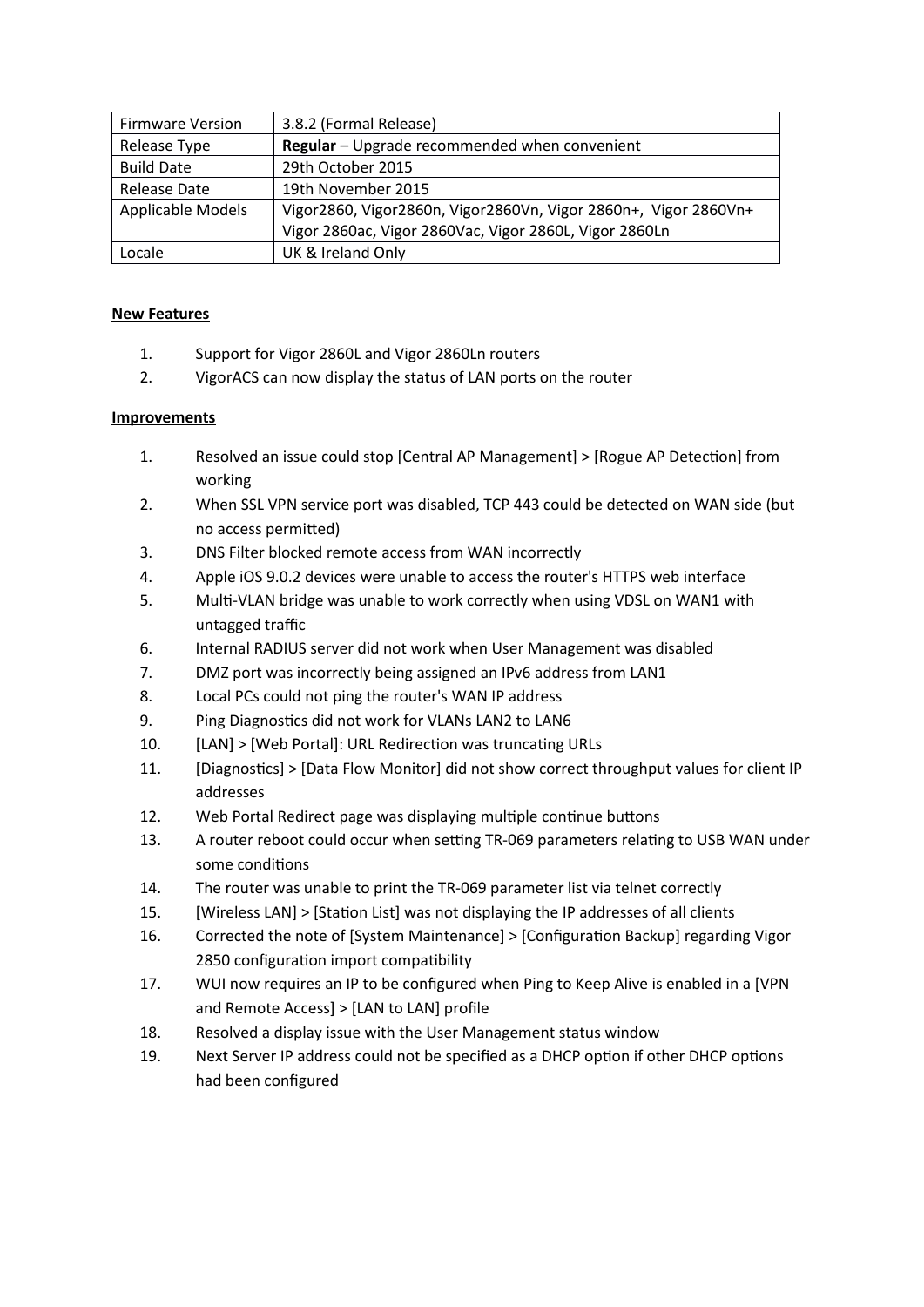## **Known Issue**

1. Configuration settings in 3.8.1 firmware are not backwards compatible with 3.7.8.3. It is not possible to downgrade from 3.8.x to 3.7.8.3. and retain settings. To downgrade, use the .rst file to clear settings.

Before upgrade to 3.8.1 we recommend taking a backup of the previous configuration. To downgrade 3.7.8.3 onto a unit running 3.8.1 first .rst reflash 3.7.8.3 and then restore a previously saved .cfg from 3.7.8.3 or earlier.

- 2. On VDSL, if experiencing delays in web browsing then disable H/W Acceleration via [Hardware Acceleraton] > [Setup]. This will not impact the throughput performance.
- 3. Fax Mechanism will fail to send multiple papers/files from Phone1 to Phone 2
- 4. 2048 bit X.509 certificates with a file size over 2048 bits are not currently supported
- 5. SSL VPN tunnel may drop after a period of time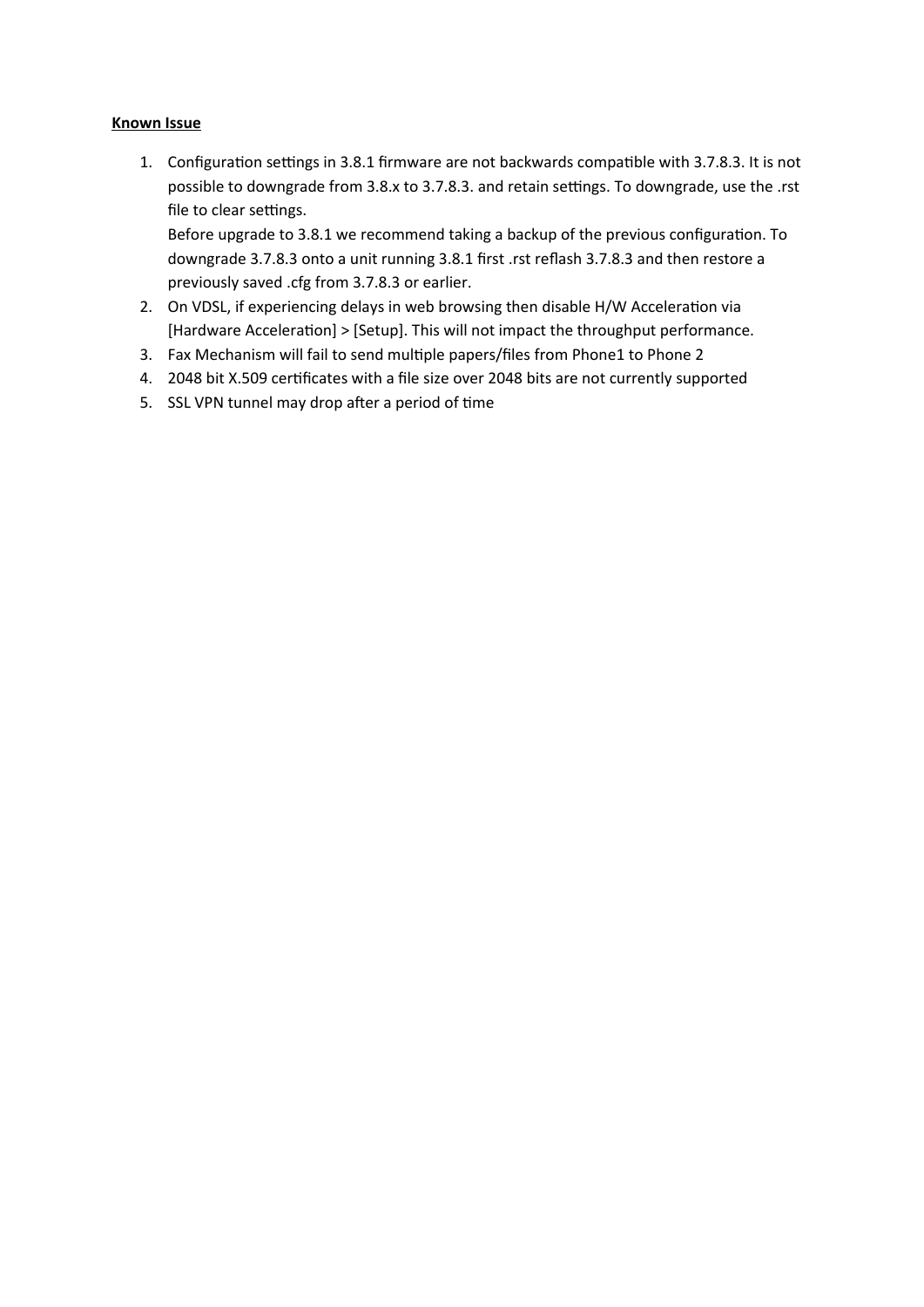| <b>Firmware Version</b>  | 3.8.1 (Formal Release)                                                 |  |
|--------------------------|------------------------------------------------------------------------|--|
| <b>Build Date</b>        | 25th September 2015                                                    |  |
| Release Date             | 8th October 2015                                                       |  |
| <b>Applicable Models</b> | Vigor2860, Vigor2860n, Vigor2860Vn, Vigor 2860n+, Vigor 2860Vn+, Vigor |  |
|                          | 2860ac                                                                 |  |
| Locale                   | UK & Ireland Only                                                      |  |

- 1. Support for RFC4638 for MTU of 1500 on PPPoE WAN interface
- 2. Port forwarding (Port Redirection, Open Ports) to remote clients connected via an IPsec LAN to LAN VPN now supported
- 3. WAN2 can now operate in 2.4GHz Wireless Staton Mode, switchable with Ethernet mode ([WAN] > [General Setup] > [WAN2]
- 4. Path MTU detection added to simplify correct MTU detection
- 5. WAN1 PPPoE/PPPoA now supports Fallback account, used if the primary details are unable to establish a working connection
- 6. WAN Connection Detection Ping Detect now supports Primary/Secondary Ping IP, Interval & Retry parameters
- 7. Static or Dynamic IP now supports Bridge mode with firewall applied
- 8. Multi-WAN & Multi-LAN IPv6 now supported
- 9. Notification Objects now have WAN Budget and Central VPN Management options
- 10. URL Content Filter Profiles now have Exception List option
- 11. LAN DNS entries now support CNAME (Domain Alias)
- 12. Internal RADIUS / 802.1X server ([Applicatons] > [RADIUS], accounts confgured in [User Management])
- 13. [Web Portal] feature improvements, now supports HTTPS redirection
- 14. [Load Balance / Route Policy] > [Diagnose] added
- 15. LAN to LAN VPN now supports SSL Tunnel
- 16. Switch Management added, accessible via network icon on [Dashboard]
- 17. **[Central AP Management]:** 
	- a. [Event Log] added
	- b. [Dashboard] added
	- c. [Station Number] added to show history of connected clients per AP
	- d. [Total Traffic] added to show bandwidth usage per AP
	- e. [AP Maintenance] can now send firmware to multiple APs simultaneously
- 18. DrayTek SMB protocol stack
- 19. [System Maintenance] > [Management] now support Captcha validaton for Internet / LAN access to router Login page
- 20. [Diagnostics] > [Authentication Information] shows details on users authenticated by internal RADIUS server
- 21. TACACS+ support for VPN authentication ([VPN and Remote Access] > [PPP General Setup]
- 22. Added support for TLS 1.2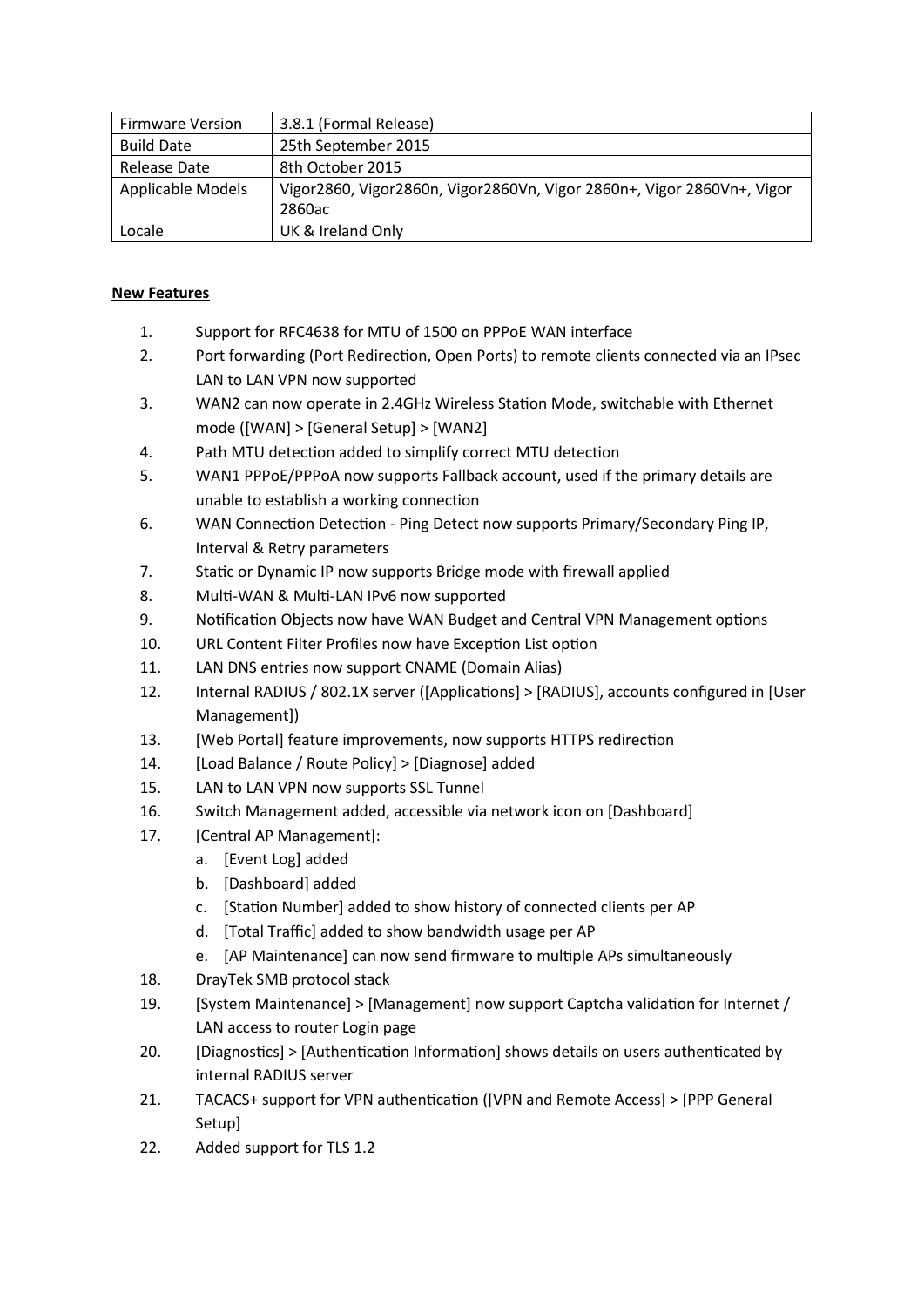#### **Improvements**

- 1. IP Filter telnet command could not configure Service Type Protocol to UDP or TCP
- 2. WAN connectivity issue with IPv6 when using DHCPv6 or 6rd
- 3. QoS Statistics would not display corrected when Firewall > Data Filter was disabled
- 4. URL Filter blocked some HTTPS sites incorrectly
- 5. LAN to LAN VPNs configured using VPN Wizard could not be re-established after disconnecting via VigorACS SI
- 6. Not all DHCP clients were displayed in the router's DHCP Table

- 1. On VDSL, if experiencing delays in web browsing then disable H/W Acceleraton via [Hardware Acceleration] > [Setup]. This will not impact the throughput performance.
- 2. Fax Mechanism will fail to send multiple papers/files from Phone1 to Phone 2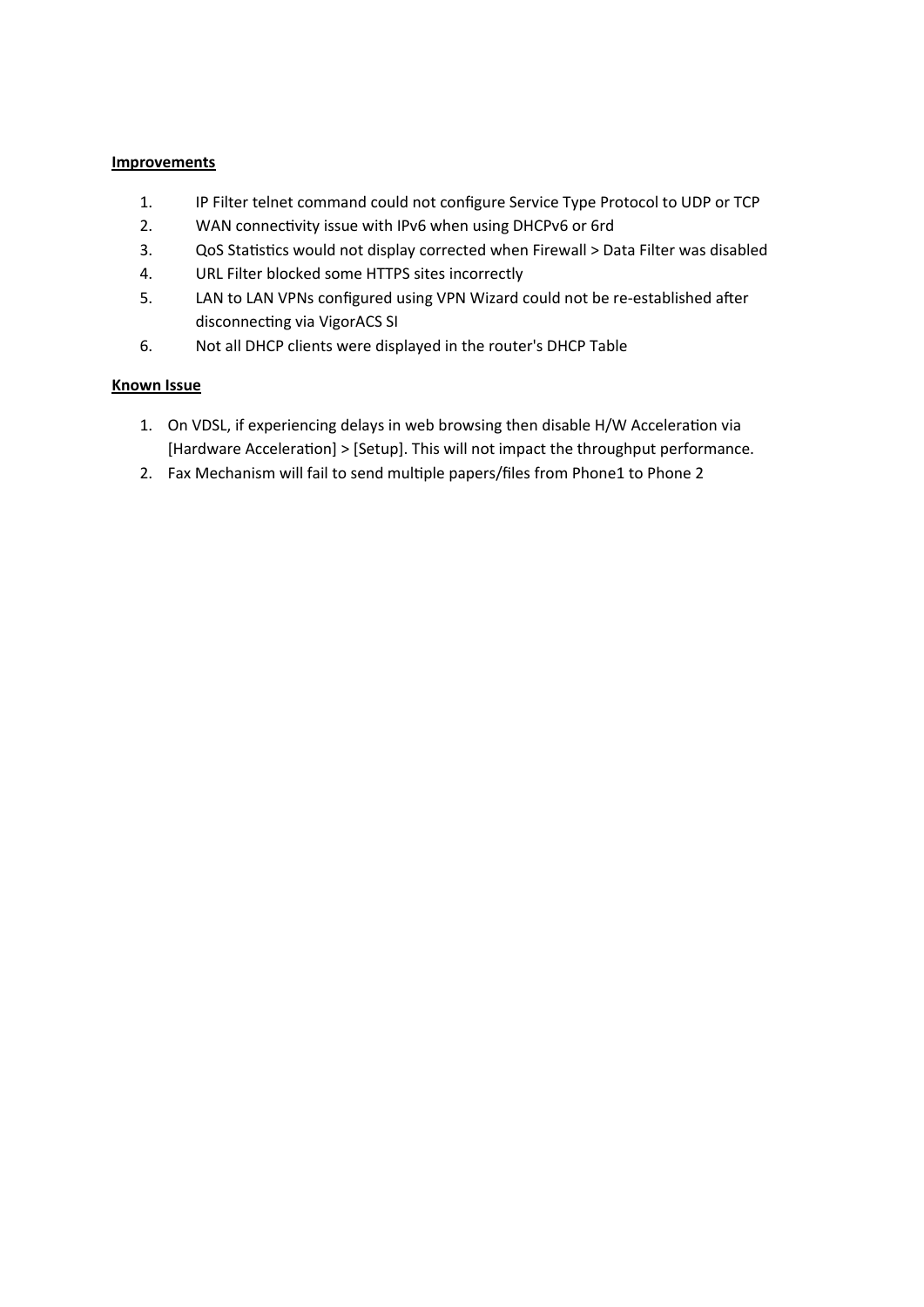| <b>Firmware Version</b> | 3.7.8.3 (Formal Release)                                         |  |
|-------------------------|------------------------------------------------------------------|--|
| <b>Build Date</b>       | 12th June 2015                                                   |  |
| Release Date            | 6th July 2015                                                    |  |
| Applicable Models       | Vigor2860, Vigor2860n, Vigor2860Vn, Vigor 2860n+, Vigor 2860Vn+, |  |
|                         | Vigor 2860ac                                                     |  |
| Locale                  | UK & Ireland Only                                                |  |

None.

- 1. Improvements to 5GHz Wireless LAN performance.
- 2. Improved support for RFC3021 (31-bit prefx for WAN subnet mask)
- 3. Web interface improved to protect against Cross-Site-Request-Forgery atacks.
- 4. RFC-1483 Routed IP LLC mode did not work correctly.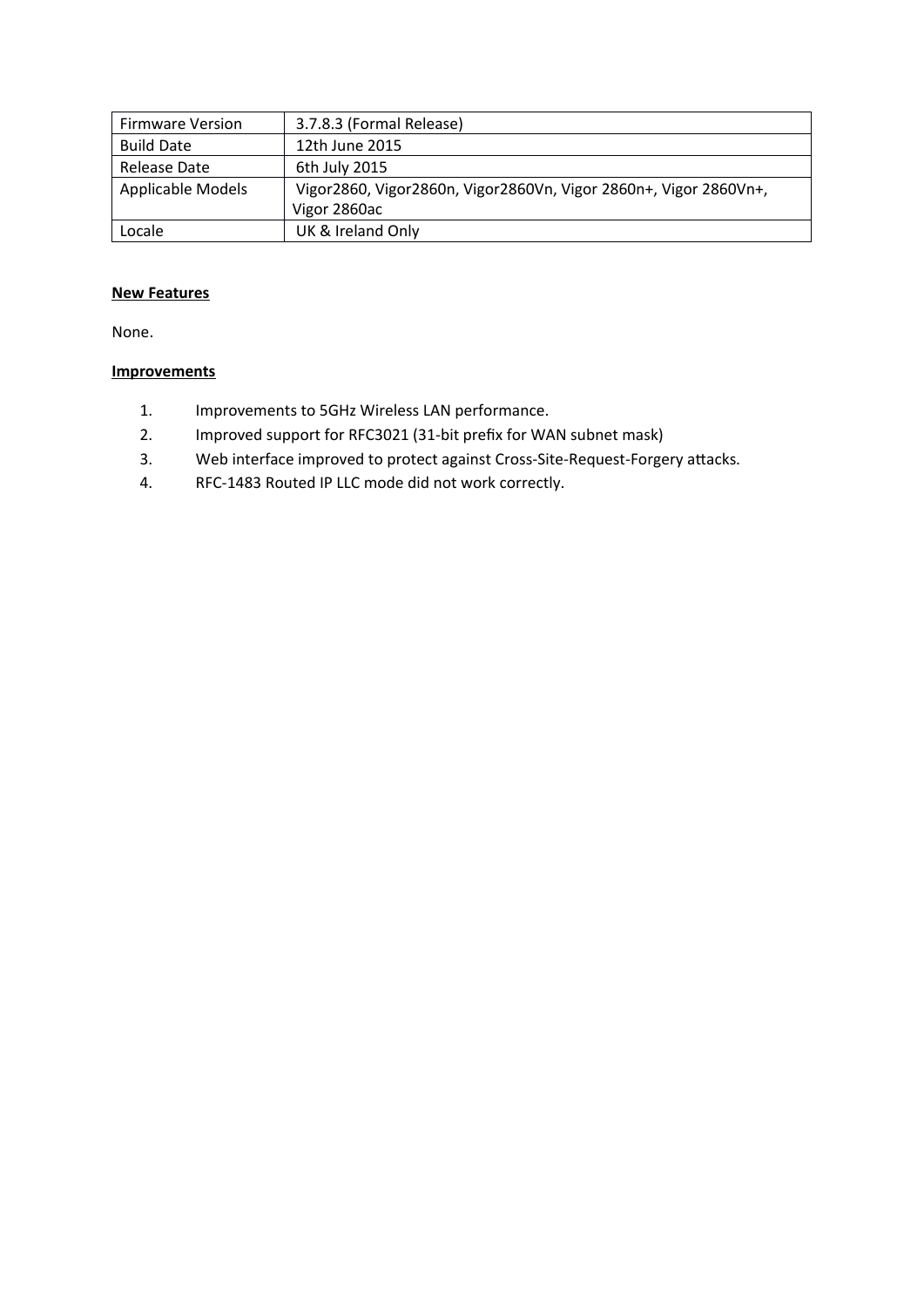| <b>Firmware Version</b> | 3.7.8.2 (Formal Release)                                               |  |
|-------------------------|------------------------------------------------------------------------|--|
| <b>Build Date</b>       | 15th May 2015                                                          |  |
| Release Date            | 10th June 2015                                                         |  |
| Applicable              | Vigor2860, Vigor2860n, Vigor2860Vn, Vigor 2860n+, Vigor 2860Vn+, Vigor |  |
| Models                  | 2860ac                                                                 |  |
| Locale                  | UK & Ireland Only                                                      |  |

- 1. Vigor2860ac support DFS channels (52 140)
- 2. Support WAN budget.
- 3. Vectoring (use modem code "vector 2" / 574307)

- 1. Improved security of web cookie ID generation.
- 2. WLAN button switch to support 4 states of two-way WLAN bands (off-off,
- 1. off-on, on-off, on-on) instead of the existing 2 state (off-on, on-off).
- 2. Added additional TCP SYN protection from WAN
- 3. Renamed "Samba" keyboard to "SMB" in Web GUI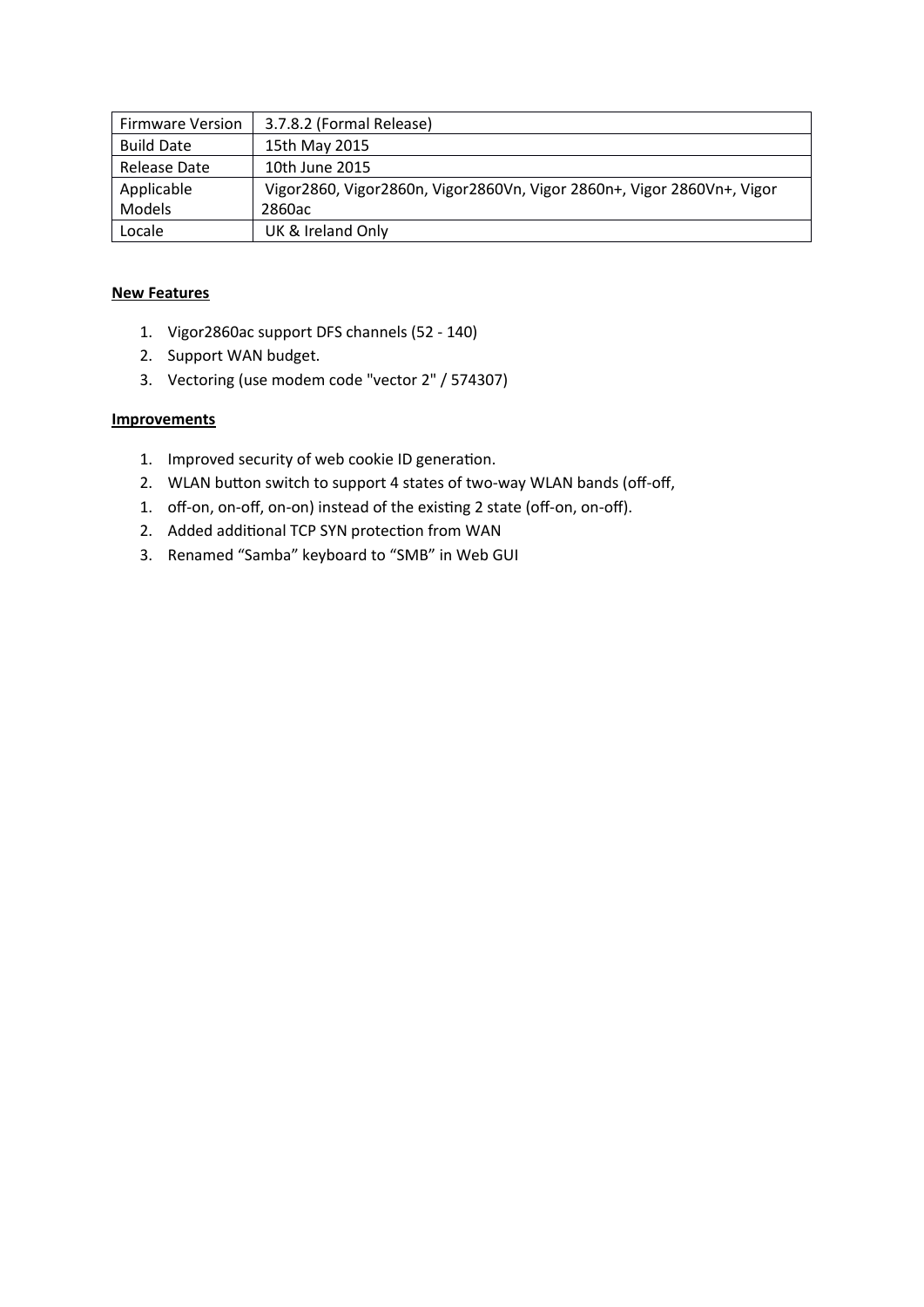| <b>Firmware Version</b> | 3.7.8.1 (Formal Release)                                        |
|-------------------------|-----------------------------------------------------------------|
| <b>Build Date</b>       | 11th March 2015                                                 |
| Release Date            | 31st March 2015                                                 |
| Applicable Models       | Vigor2860, Vigor2860n, Vigor2860Vn, Vigor 2860n+, Vigor 2860Vn+ |
| Locale                  | UK & Ireland Only                                               |

None.

## **Improvement**

- 1. Wireless default profle parameters modifed for compliance with EN300328 certification.
- 2. App Enforcement now supports POP3 STARTTLS under the Protocol section.
- 3. The router's TCP SYN attack protection has been improved.
- 4. DHCP Discovery packets now sent only when the WAN interface is physically up.
- 5. Telnet commands 'adsl snr' and 'vdsl snr' are now available in the VDSL frmware version only.
- 6. Vigor ACS SI was unable to switch between White / Black list under [Wireless LAN] > [Access Control].
- 7. 2860n+ / 2860Vn+ only: When 5GHz WMM was disabled, 5GHz wireless would be limited to 54mbps.
- 8. WAN1 MAC checking mechanism improved.

# **Known Issue**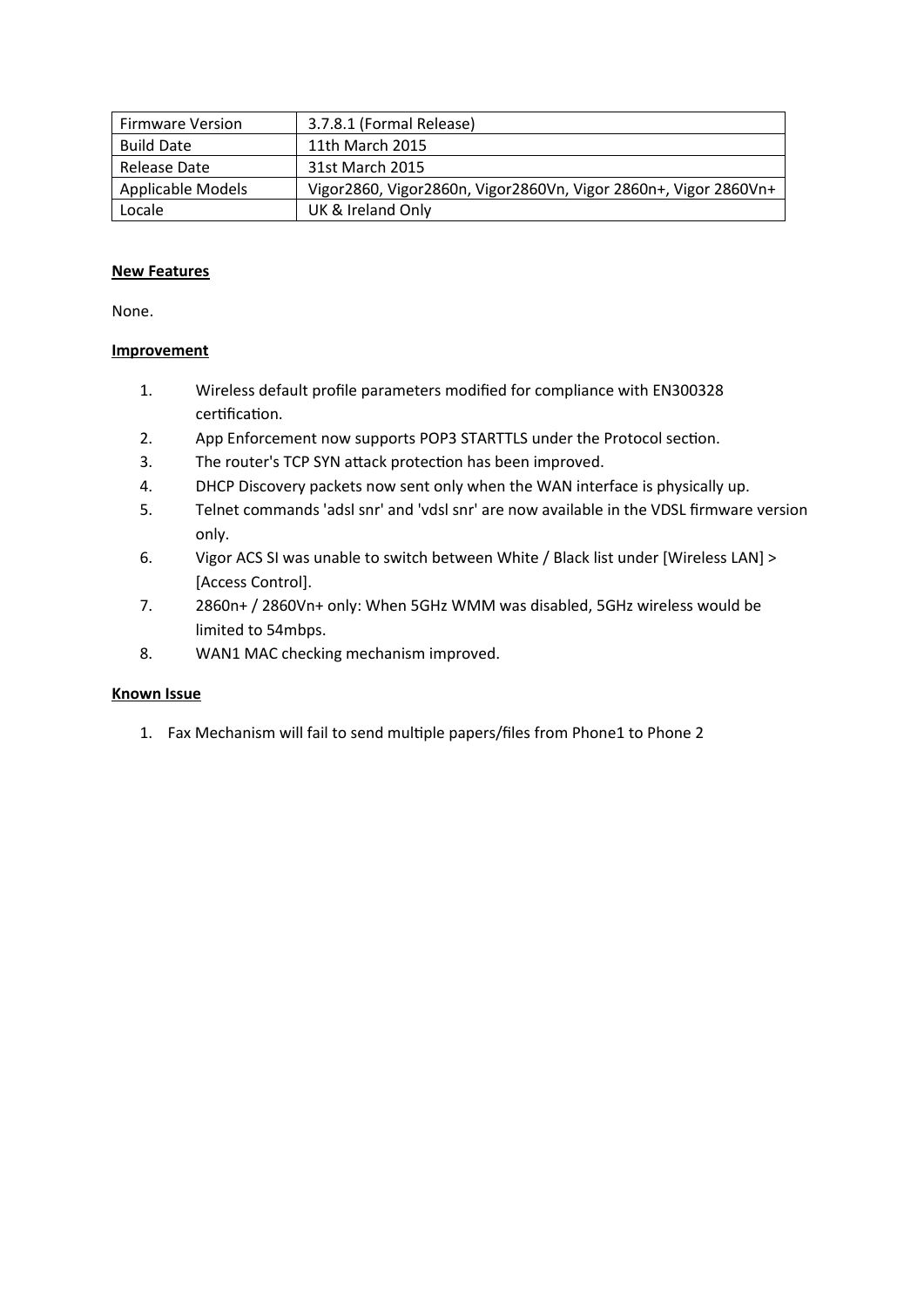| <b>Firmware Version</b>      | 3.7.8 (Formal Release)                                          |
|------------------------------|-----------------------------------------------------------------|
| <b>Build Date</b>            | 23rd December 2014                                              |
| Release Date                 | 12th January 2015                                               |
| Applicable Models            | Vigor2860, Vigor2860n, Vigor2860Vn, Vigor 2860n+, Vigor 2860Vn+ |
| <b>VDSL Firmware Version</b> | VDSL 567517_A, ADSL 562301_A                                    |
| Locale                       | UK & Ireland Only                                               |

- 1. AP Map feature, located in [Central AP Management] > [AP Map]
- 2. App-Enforcement signature updates downloadable via MyVigor htp://www.draytek.co.uk/support/guides/kb-appe-sigupgrade
- 3. Supports TACACS+ remote authentication, set from [User Management] > [User Profile]
- 4. Supports Virtual IP Mapping for LAN to LAN VPN tunnels, to map / NAT local IPs to a required subnet.
- 5. Added the DNS flter object in [Firewall]-[General Setup] which allows the DNS flter to be applied using flter rules. DNS flter can now use either URL or WCF flter profles.
- 6. Configuration backup [Maintenance]-[Configuration Backup] can be password protected
- 7. Added [Wireless LAN]-[Station Control].
- 8. Support for customized login page image for User Management login
- 9. Improvements to the SSL VPN tunnel implementation requires Smart VPN Client 4.3.2
- 10. New mult-level WAN backup mechanism.
- 11. The router's Online Status can display DSL information from a Vigor 130 modem connected to WAN2.
- 12. Support for DNS Forwarding under [Applicatons] > [LAN DNS/DNS Forwarding].

- 1. SSL3 now disabled in favour of TLS by default for SSL tunnels and web management.
- 2. Improvements to the layout of the [System Maintenance] > [SNMP] page.
- 3. Improvements to the Web Portal feature.
- 4. [System Maintenance] > [Management] now has a help page, click the "i" icon in the upper right to access this.
- 5. The Dashboard now shows the hardware Annex type (A or B).
- 6. Online Status can now show the USB temperature status.
- 7. Improvements to the display of [Wireless LAN] > [AP Discovery] and [Wireless LAN] > [Staton List]
- 8. Improvements to the display of [USB Applicaton] > [Temperature Sensor].
- 9. The router can now import a SHA-2 signed certificate for use with its HTTPS/SSL interface
- 10. Changed the classification of WAN backup logs in syslog.
- 11. The router would clear all sessions when a PPPOE WAN interface dropped.
- 12. Could not create NAT pseudo port when the outgoing packet was fragmented.
- 13. IP-Object profiles set using TR-069 were limited to 128 entries rather than 192.
- 14. Stability of WCF mechanism improved.
- 15. Route Policy did not apply to LAN to LAN VPN connections correctly.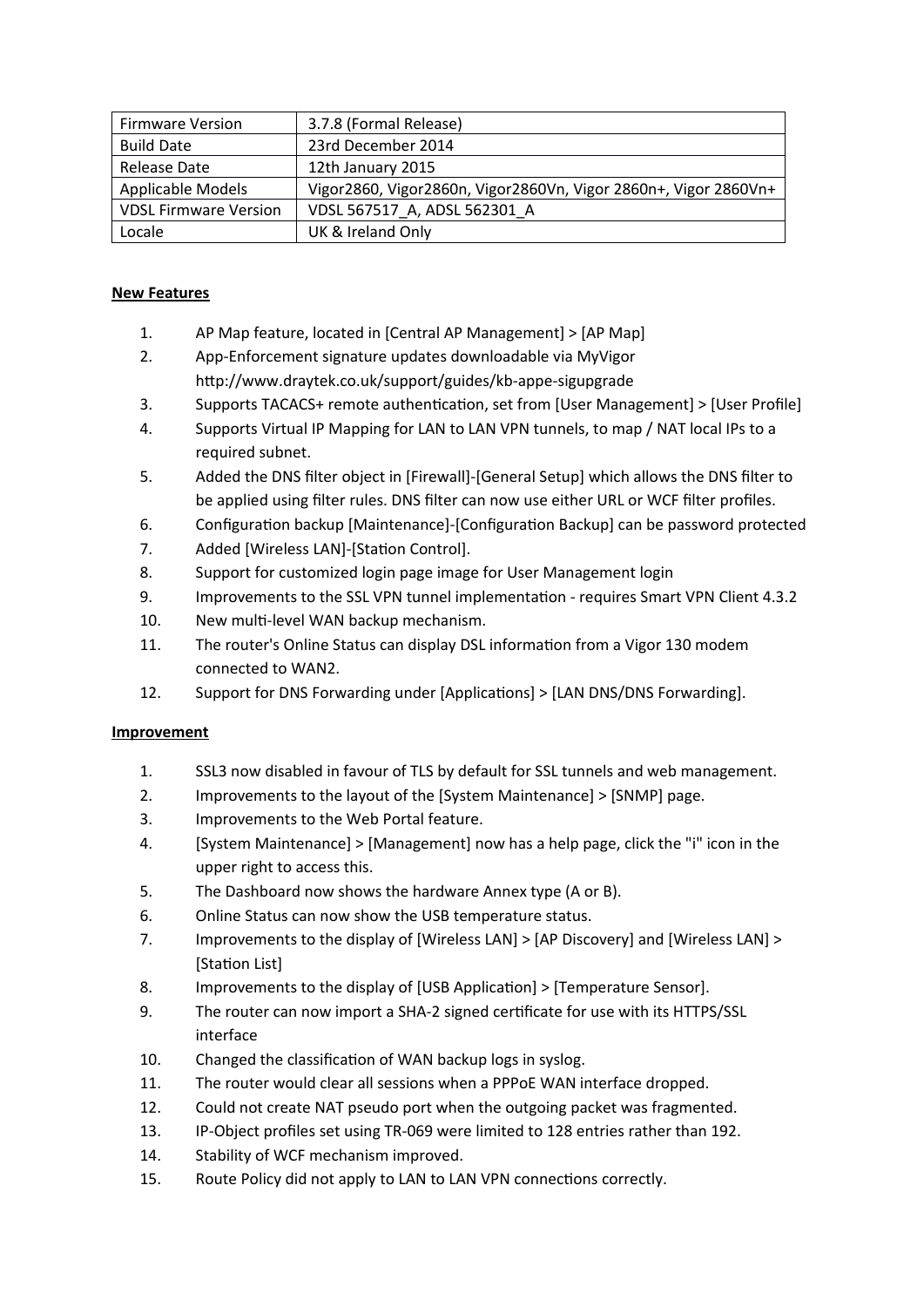- 16. Resolved an issue that would cause virtual WAN interfaces to drop.
- 17. The router name can now be up to 39 characters long, confgured from [System Maintenance] > [Management].
- 18. Improvements to [System Maintenance] > [Syslog/Mail Alert] when setting the SMTP port of a mail server.
- 19. Resolved configuration backup issue via FTP.
- 20. The DNS flter was blocking access to the web user interface when accessing via hostname.
- 21. LAN2 Routing Mode did not reply to WAN ARP packets for LAN clients in the same way as the IP Routed subnet did.

## **Known Issue**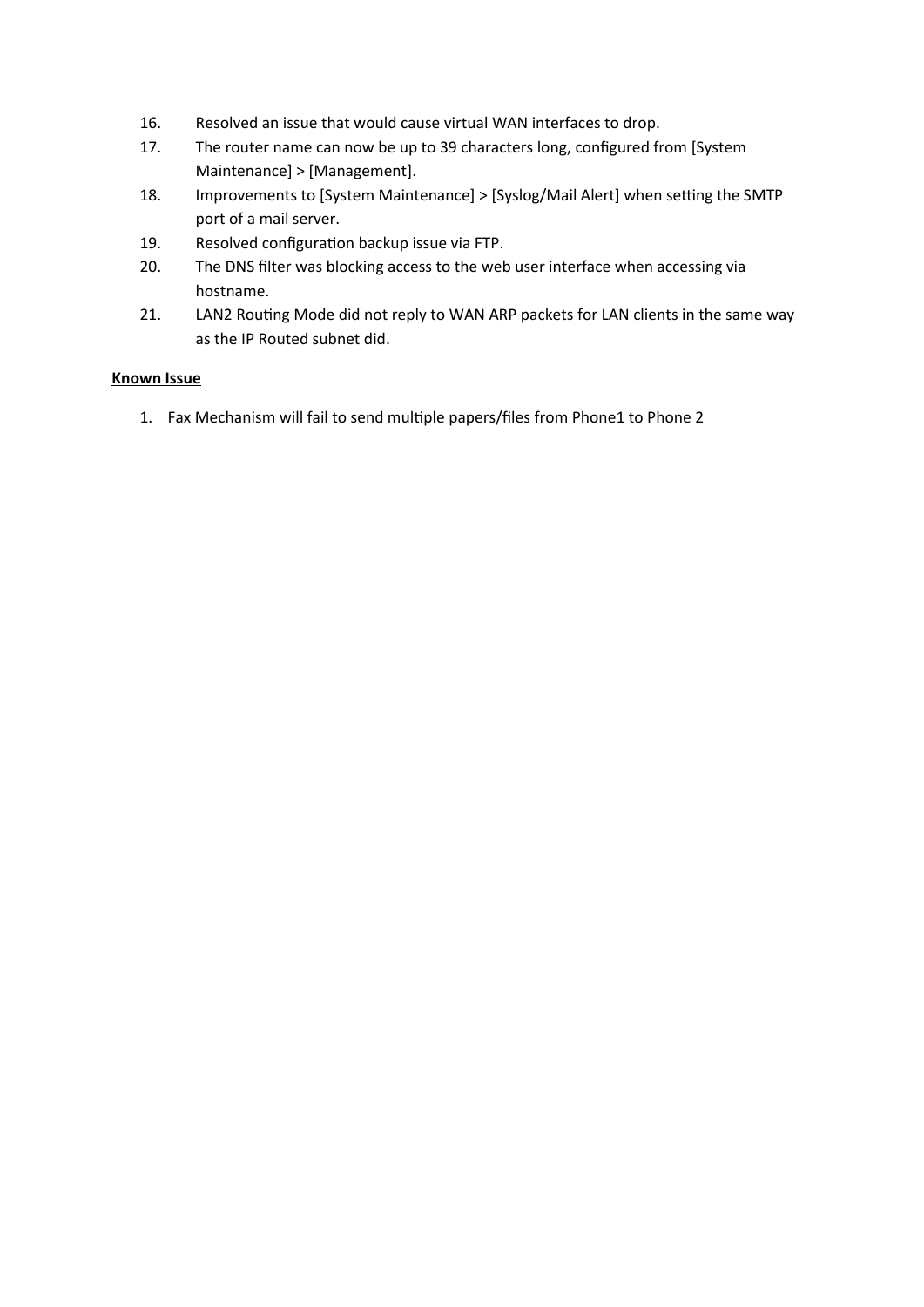| <b>Firmware Version</b>      | 3.7.4.5 (Formal Release)                                           |
|------------------------------|--------------------------------------------------------------------|
| <b>Build Date</b>            | 18th December 2014                                                 |
| Release Date                 | 7th January 2015                                                   |
| Applicable Models            | Vigor 2860, Vigor 2860n, Vigor 2860Vn, Vigor 2860n+, Vigor 2860Vn+ |
| <b>VDSL Firmware Version</b> | VDSL 567517 A, ADSL 562301 A                                       |
| Locale                       | UK & Ireland Only                                                  |

Note: Modem Codes

The recommended VDSL mode code for UK is 567517\_A

The standard VDSL modem code is 548006\_A

#### **New Features**

1. Wireless LAN 5GHz - Support for DFS (Dynamic Frequency Selection). Please note that when selecting a DFS channel (52-140) the router's 5GHz wireless will stop broadcasting for 60 seconds to determine whether the channel is allowed to be used, as per the DFS specification.

#### **Improvement**

- 1. Improved: SSL3 now disabled in favour of TLS by default for SSL tunnels and web management.
- 2. A problem could occur with the router's DHCP server when updating to 3.7.4.3 Vector firmware with some configurations.

- 1. Fax Mechanism will fail to send multiple papers/files from Phone1 to Phone 2
- 2. W800 USB Modem Performance issue : PC : Download 33~43 Mbits, Upload: 3~5 Mbits Vigor2860 : Download: 6~10 Mbit/s, Upload: 2~5.5 Mbit/s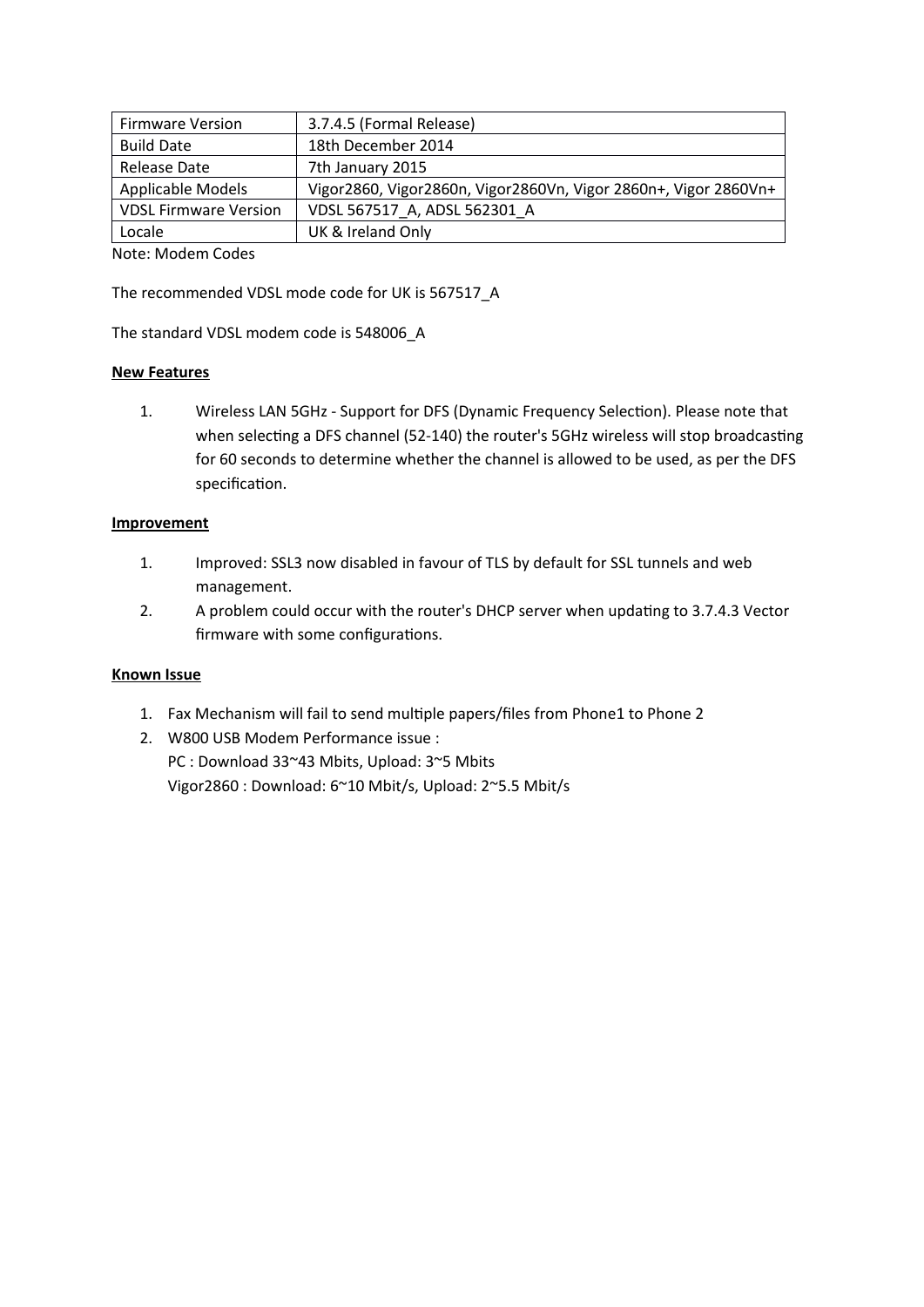| <b>Firmware Version</b>      | 3.7.4.3 (Formal Release)                                |
|------------------------------|---------------------------------------------------------|
| <b>Build Date</b>            | 15th September 2014                                     |
| Release Date                 | 30th September 2014                                     |
| Applicable Models            | Vigor2860, Vigor2860n, Vigor2860Vn, Vigor 2860n+, Vigor |
|                              | 2860Vn+                                                 |
| <b>VDSL Firmware Version</b> | VDSL 548006 A, ADSL 544401 A                            |
| Locale                       | UK Only                                                 |

None

## **Improvements**

- 1. LAN users were prevented from accessing router's Web UI using HTTPS via WAN IP.
- 2. Connection mode for WAN2 wasn't shown correctly in VigorACS SI.
- 3. LAN2 Routing Mode didn't reply WAN ARP for LAN Clients like IP Routed Subnet did.
- 4. DMZ Port isolation from other ports corrected
- 5. Stability of WCF mechanism improved
- 6. Memory usage of PPPoE improved for disconnection events
- 7. Mail Alert did not work with 1and1 SMTP server
- 8. 'sys mem' command improved
- 9. New TR069 parameters added to cater for VigorACS SI 1.1.5
- 10. Could not show "\_" at comment of Bind IP to MAC.
- 11. IPv6 gateway was not displayed correctly in static IPv6 mode.
- 12. After setting RADIUS server setting, wrong message containing TACACS+ displayed
- 13. In Budget limit when Quota limit set to 0 the wrong adjustable range was displayed
- 14. [User Management]>[User Profile] factory default button would also reset [User Management]>[User Profile]
- 15. Issue with some CLI VoIP commands corrected
- 16. Strangth of automatically generated APM AES key increased

- 1. Fax Mechanism will fail to send multiple papers/files from Phone1 to Phone 2
- 2. W800 USB Modem Performance issue : PC : Download 33~43 Mbits, Upload: 3~5 Mbits Vigor2860 : Download: 6~10 Mbit/s, Upload: 2~5.5 Mbit/s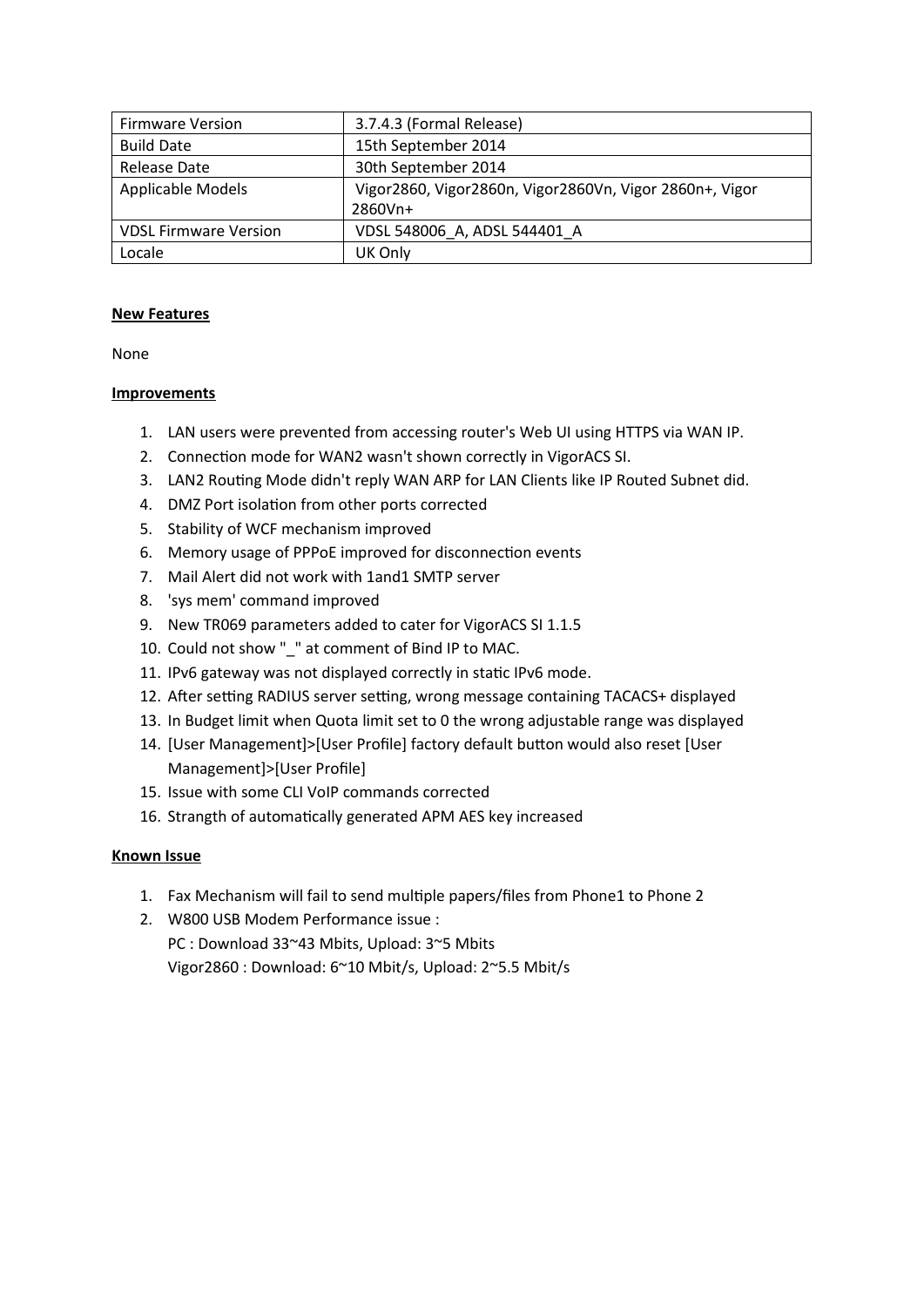| <b>Firmware Version</b>      | 3.7.4.2 (Formal Release)                                |  |
|------------------------------|---------------------------------------------------------|--|
| <b>Build Date</b>            | 30th July 2014                                          |  |
| Release Date                 | 14th August 2014                                        |  |
| Applicable Models            | Vigor2860, Vigor2860n, Vigor2860Vn, Vigor 2860n+, Vigor |  |
|                              | 2860Vn+                                                 |  |
| <b>VDSL Firmware Version</b> | VDSL 548006 A, ADSL 544401 A                            |  |
| Locale                       | UK Only                                                 |  |

- 1. Support confguraton of Vigor2820/Vigor2830/Vigor2850 transferred to Vigor2860.
- 2. Menu [Diagnostics]>[DNS Cache Table] added

## **Improvements**

- 1. Update OpenSSL for CVE-2014-0224
- 2. TR-069 parameters for LAN and VLAN added
- 3. Updated 3G/4G modem(s) support: Including Huawei E3272, K3772 and E303, Vodafone K4201, Alcatel L800 4G LTE, Alcatel One Touch L100V, Alcatel One Touch W800, 4G Systems W100.
- 4. Improved: New web user interface designed of CVM.
- 5. Syslog telnet CLI commands
- 6. Add wireless 5G scheduling function.
- 7. Channel 3 and 4 are hidden in Multi-PVC setting page.
- 8. The username of RADIUS server will be displayed in Syslog.
- 9. Modify the Status page for Central AP Management.
- 10. A warning message will be sent to the user when 3G gateway IP conflict is detected by Vigor router.
- 11. Menu title "4G USB Modem (DHCP mode)" changed to "3G/4G USB Modem (DHCP mode)"
- 12. Separate the tag settings for ADSL and VDSL in wizards.

- 1. Load-Balance / Route Policy only applies to traffic received on one of the LAN interfaces.
- 2. Fax Mechanism will fail to send multiple papers/files from Phone1 to Phone 2
- 3. W800 USB Modem Performance issue : PC : Download 33~43 Mbits, Upload: 3~5 Mbits Vigor2860 : Download: 6~10 Mbit/s, Upload: 2~5.5 Mbit/s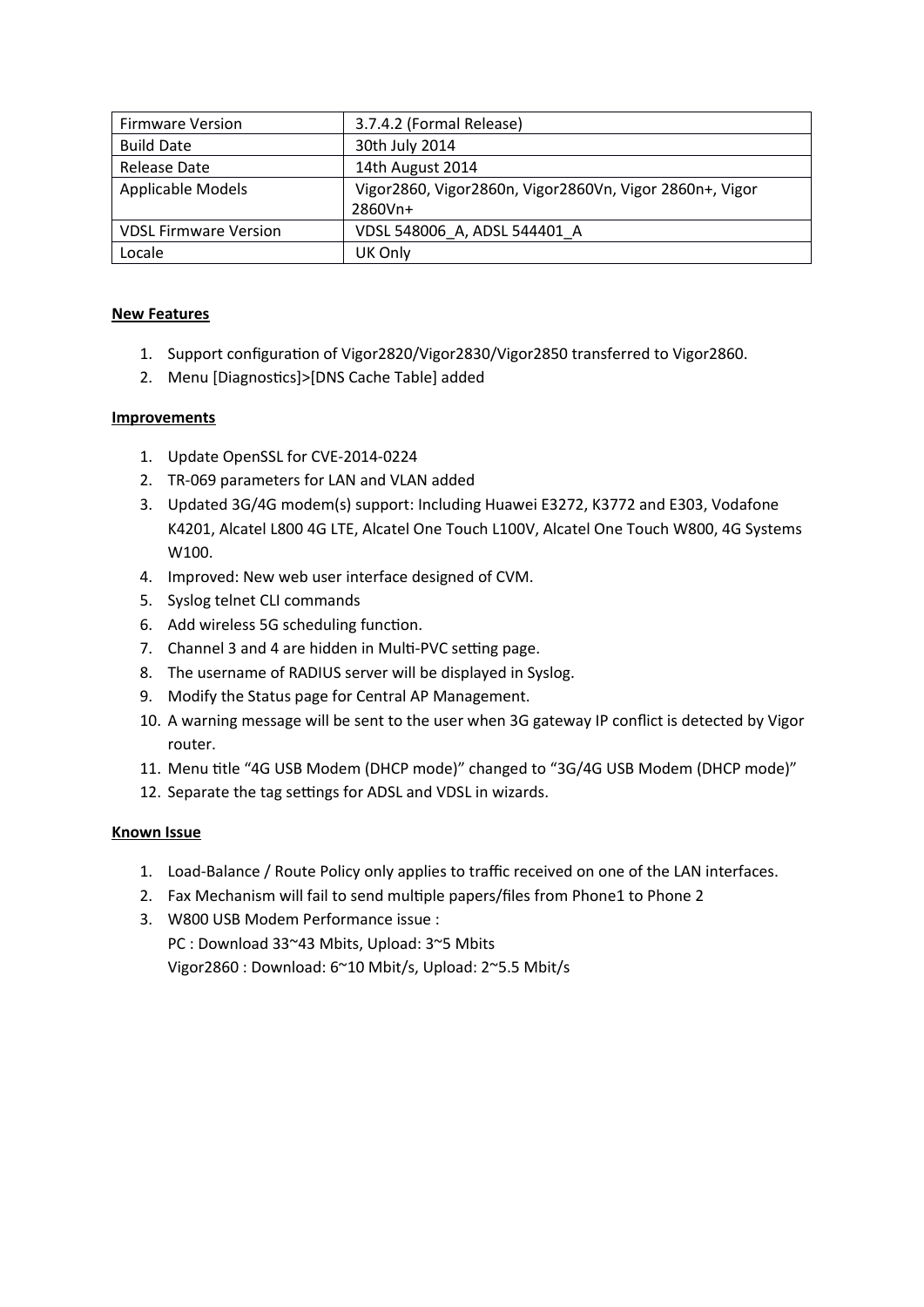| <b>Firmware Version</b>      | 3.7.4.1 (Formal Release)                                |  |
|------------------------------|---------------------------------------------------------|--|
| <b>Build Date</b>            | 25th Feb 2014                                           |  |
| Release Date                 | 15th April 2014                                         |  |
| Applicable Models            | Vigor2860, Vigor2860n, Vigor2860Vn, Vigor 2860n+, Vigor |  |
|                              | 2860Vn+                                                 |  |
| <b>VDSL Firmware Version</b> | VDSL 548006 A, ADSL 544401 A                            |  |
| Locale                       | UK Only                                                 |  |

- 1. Support VoIP.
- 2. Support DMZ port setting in LAN1.
- 3. Support dual 3G/4G LTE function (WAN3/WAN4).
- 4. Support Bonjour and SSH (Secure Shell) for IPv6.
- 5. Support Central AP Management, including
	- a. AP Load Balance
	- b. Rogue AP Detection
	- c. AP Maintenance (Configuration Backup/Restoration, and Firmware Upgrade)
	- d. AP Traffic Graph
	- e. Staton List
	- f. Support Station Control function for wireless connection.

- 1. Support more TR-069 parameters including CPU, memory and up time.
- 2. Support customized DDNS.
- 3. Separate PPPoE display name and service name.
- 4. Support configuration backup/restore for IP bind MAC.
- 5. Multi-PVCs page improvement.
- 6. Support up to 31 characters configured for Server IP / Host name for VPN.
- 7. Modification for wireless setting for 2.4GHz and 5GHz.
- 8. Lease time setting is supported by LAN2 to LAN6.
- 9. Add the function of "Retrieve IPs from inactive clients periodically" on the page of LAN>>General Setup.
- 10. VLAN header is supported in LAN for Multi-VLAN bridge connection.
- 11. Support more LTE modems, such as Huawei E398, Huawei E3276, novatel
- 1. 551l, uml290vw.c, samsung B3730, LG vl600, ZTE MF820D and ZTE MF880D.
- 12. Status can now display two USB modems.
- 13. Add WAN DHCP option configuration in the page of WAN>>Internet Access.
- 14. Port Redirection and Open ports numbers increased
	- a. IP Alias Number: 32 (original: 8)
	- b. Port Redirection Number: 40 (original: 20)
	- c. Open Port Number: 40 (original: 20)
- 15. Improved: Move license wizard for WCF to portal.
- 16. WCF licence mechanism improved
- 17. Modify the items under LAN Access Control on System Maintenance>>Management.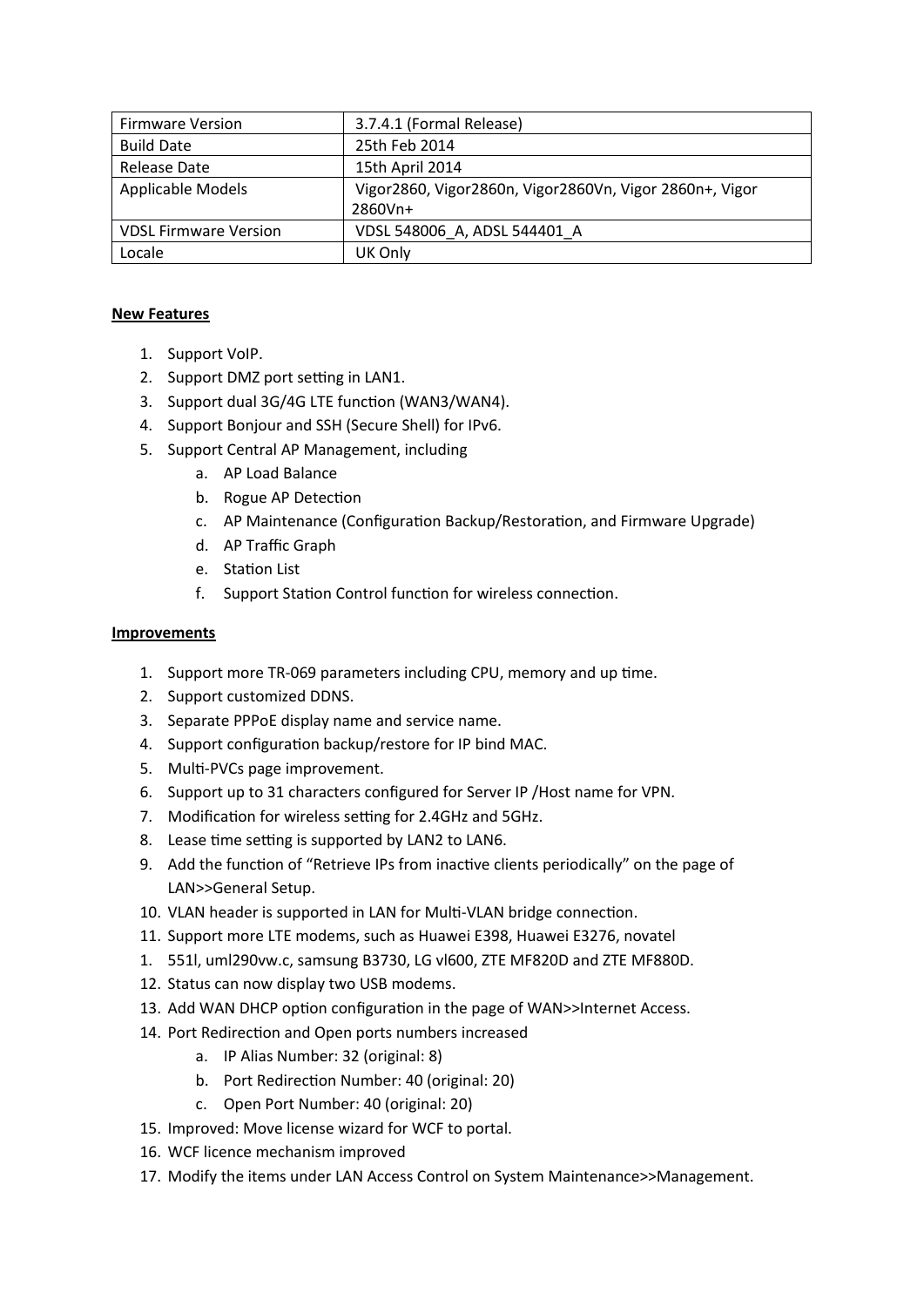- 18. Modification for management port setup for TR-069.
- 19. The IP pool count changed from 10 to 32 for IP Routed subnet.
- 20. Disable warning message for GW IP in IP assignment range when DHCP server is disabled.
- 21. The router doesn't need to reboot to make the IP range setting take effect after finished PPTP general setup.
- 22. WLAN client cannot access into Internet when IGMP Proxy is enabled and HD video is running.
- 23. Filter rule in Firewall page cannot be displayed properly.
- 24. The warning message is shown when USB disk if full in SysLog / Mail Alert page.
- 25. Wireless PPPoE pass improved
- 26. Improved handling of DNS flter when WAN cable is disconnected
- 27. WCF mechanism stability improved
- 28. IPv6 PPP WAN cannot connect with VLAN tag on WAN interface.

- 1. Load-Balance / Route Policy only applies to traffic received on one of the LAN interfaces.
- 2. Multiple papers/files from Phone1 to Phone 2 will fail to send with the with FAX mechanism.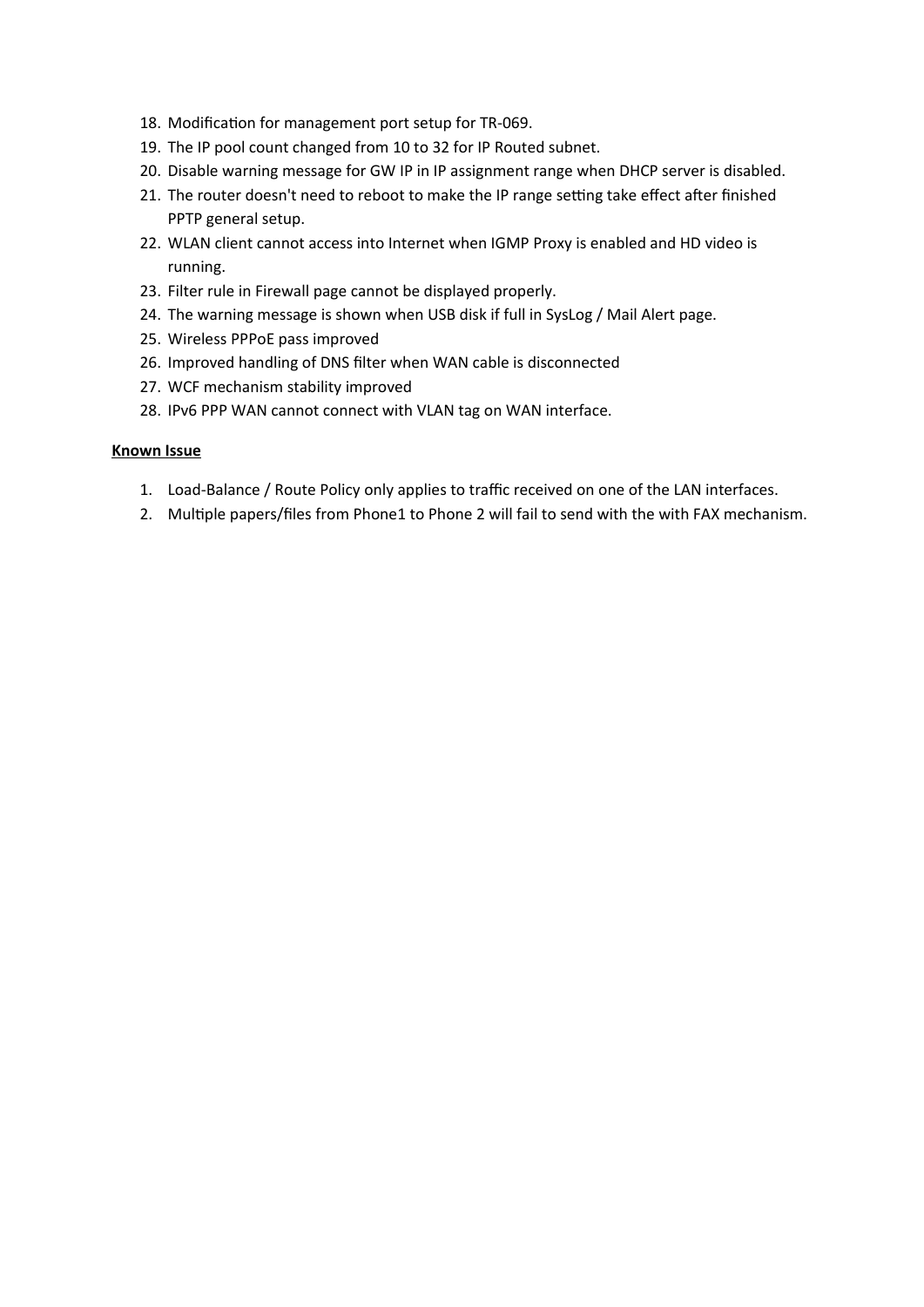| <b>Firmware Version</b>      | 3.7.3 (Formal Release)                                  |  |
|------------------------------|---------------------------------------------------------|--|
| <b>Build Date</b>            | 20th August 2013                                        |  |
| Release Date                 | 29th August 2013                                        |  |
| Applicable Models            | Vigor2860, Vigor2860n, Vigor2860Vn, Vigor 2860n+, Vigor |  |
|                              | 2860Vn+                                                 |  |
| <b>VDSL Firmware Version</b> | 05.04.08.00.00.06                                       |  |
| Locale                       | UK Only                                                 |  |

- 1. Wireless Wizard.
- 2. Bonjour protocol service [Applications > Bonjour]
- 3. APPE Support List added to Web UI
- 4. USB Device Status for modem and disk.
- 5. DNS Filter
- 6. Support Mult-VLAN for WAN2.
- 7. Support 6in4 Static Tunnel & 6rd for IPv6.

# **Improvements**

- 1. Add SNMP v3.
- 2. UP to 16 SSL VPN Tunnels can be configured.
- 3. Add Time Quota & Data Quota for User Management.
- 4. Support Load-Balance/Route Policy.
- 5. Support Operation Mode and 5G settings for AP management.
- 6. New web page design for Login Customizaton.
- 7. Support web content flter (WCF) based on fragFINN.
- 8. Support Hub and Spoke IPsec VPN between Cyberoam router and Vigor router.
- 9. Support wireless VLAN.
- 10. Support web portal setup.
- 11. Resolved Web UI compatbility issue with IE10.

# **Known Issue**

1. Load-Balance / Route Policy (see point Improvement #4) only applies to traffic received on one of the LAN interfaces.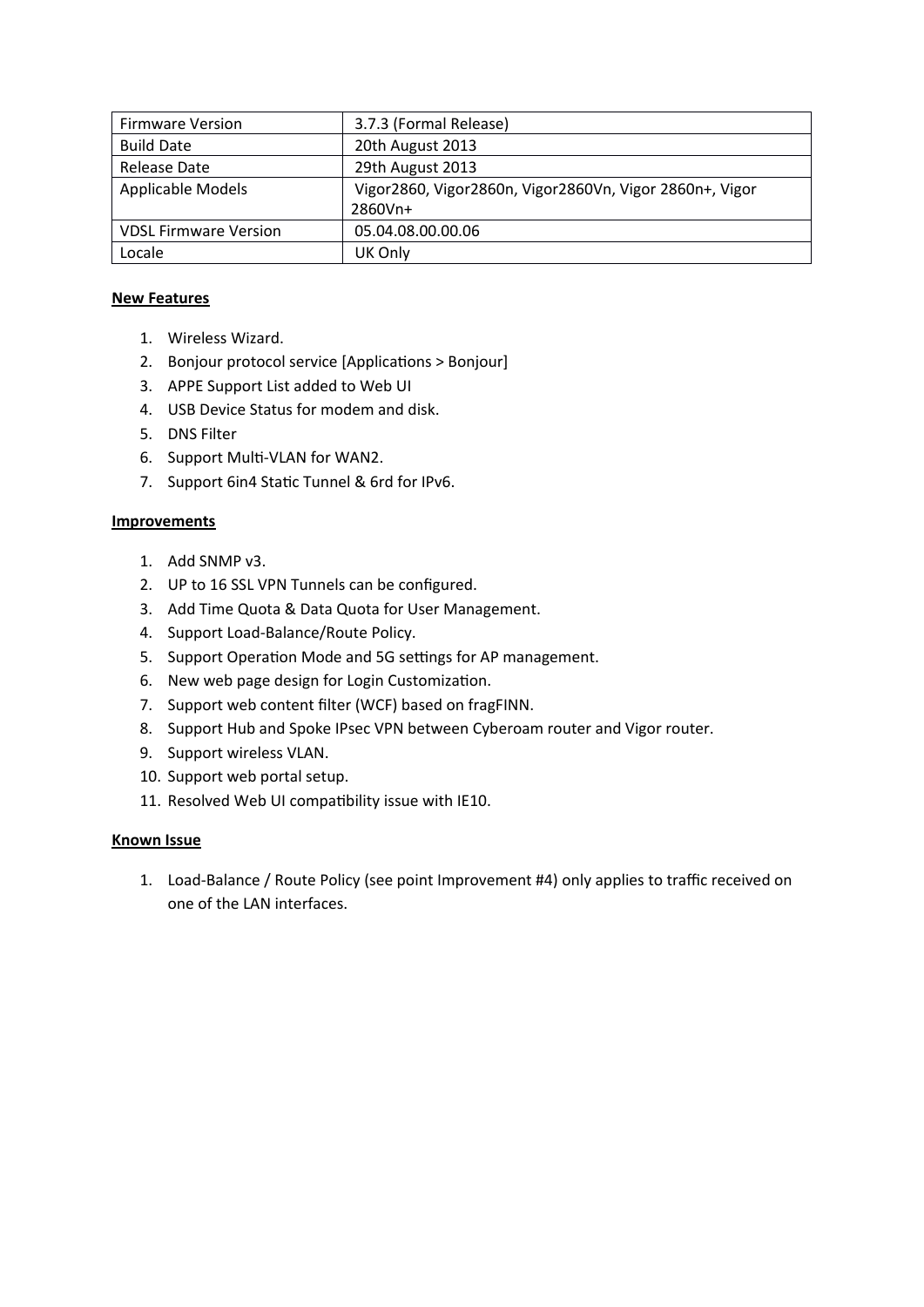| <b>Firmware Version</b>      | 3.7.1 (First Release)              |
|------------------------------|------------------------------------|
| <b>Build Date</b>            | 19th March 2013                    |
| Release Date                 | 10th July 2013                     |
| Applicable Models            | Vigor2860, Vigor2860n, Vigor2860Vn |
| <b>VDSL Firmware Version</b> | 05.04.08.00.00.06                  |
| Locale                       | UK Only                            |

- 1. AP management : Support AP management for 5 AP800 (with 1.0.5 release firmware)
- 2. Support SSL VPN tunnel (5 tunnels)
- 3. Support LDAP Profile
- 4. Support USB Temper Sensor
- 5. Support IPv6 AICCU always on and dial link
- 6. New SMS / Mail Alert mechanism
- 7. Support ZTE MF821D LTE dongle

#### **Improvements**

- 1. Changed WAN2 QoS bandwidth max value as 200Mbps
- 2. Support VLAN tag with PPPoE on VDSL

#### **First Firmware Release**

**[END OF FILE]**